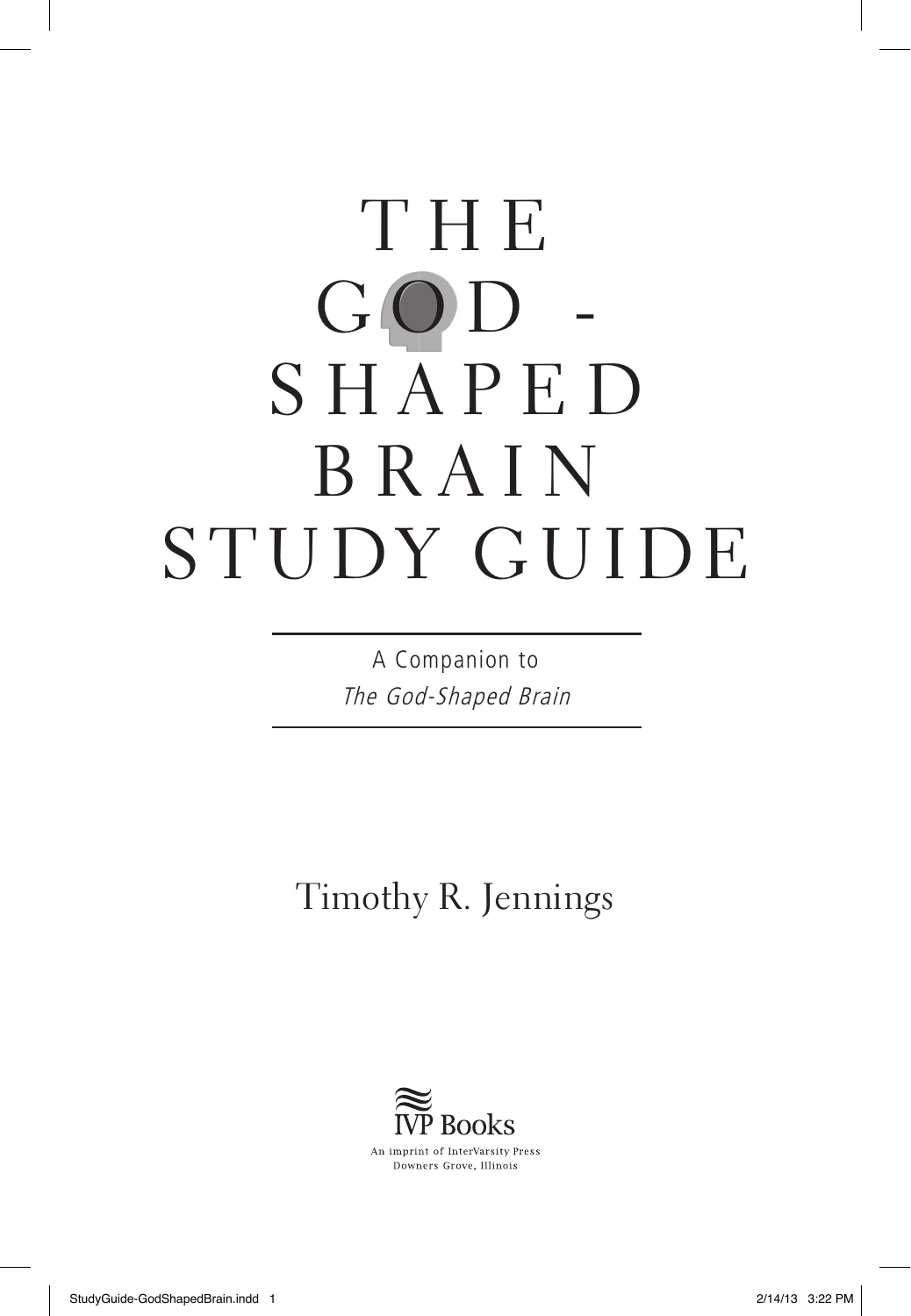*InterVarsity Press P.O. Box 1400, Downers Grove, IL 60515-1426 World Wide Web: www.ivpress.com E-mail: email@ivpress.com*

#### *©2013 by Timothy R. Jennings*

*All rights reserved. No part of this book may be reproduced in any form without written permission from InterVarsity Press.*

*InterVarsity Press® is the book-publishing division of InterVarsity Christian Fellowship/USA®, a movement of students and faculty active on campus at hundreds of universities, colleges and schools of nursing in the United States of America, and a member movement of the International Fellowship of Evangelical Students. For information about local and regional activities, write Public Relations Dept., InterVarsity Christian Fellowship/USA, 6400 Schroeder Rd., P.O. Box 7895, Madison, WI 53707-7895, or visit the IVCF website at <www.intervarsity.org>.*

*All Scripture quotations, unless otherwise indicated, are taken from* THE HOLY BIBLE, NEW INTERNATIONAL VERSION®, NIV® *Copyright © 1973, 1978, 1984, 2011 by Biblica, Inc.™ Used by permission. All rights reserved worldwide.*

*Interior design: Beth Hagenberg*

*Image: Head with Gear inside: CSA Images/Color Printstock Collection/Getty Images*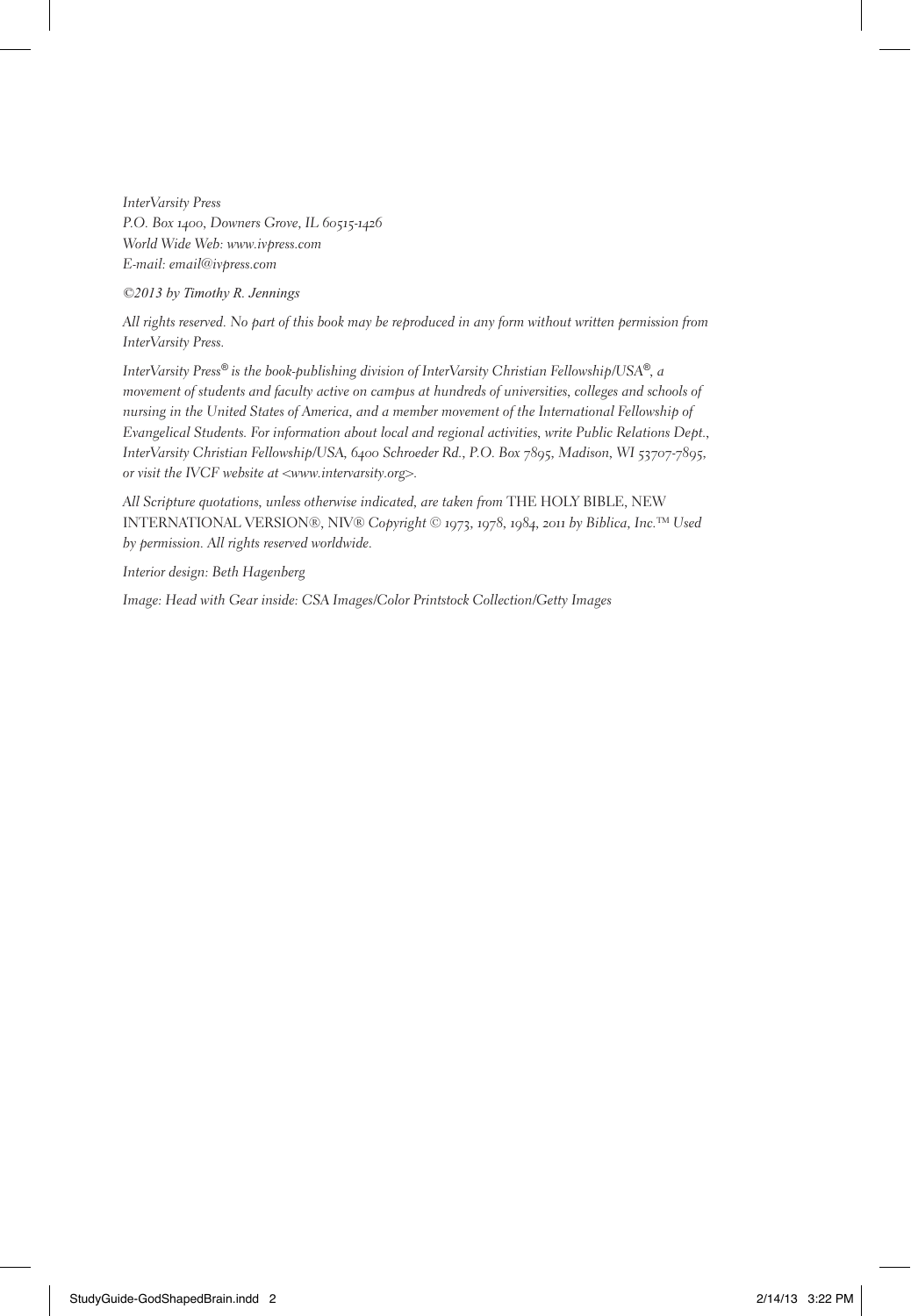### God Is Love

#### **Learning Through Bible Examples**

- 1. Read Luke 24:13-32, and describe what happened in this story.
- 2. What belief changed in this story?
- 3. What was the basis for the change in this belief?
- 4. What was the consequence of changing this belief?
- 5. What lesson does this teach us about how are beliefs are to be formed?

### **Learning Through Science and Nature**

I attended a conference at Harvard University on spirituality in medicine, which sought to explore the benefits of spirituality on physical health. Speakers at the conference represented a variety of religious groups: Jewish, Catholic, Protestant, Islam, Christian Science, Mormon, to name a few. One of the main emphases of the seminar was that people were free to believe whatever they wanted and all beliefs should be equally valued. I pointed out that, while the freedom to choose one's own beliefs should be valued, not all beliefs are equally healthy. Consider the following scenario, recognizing people are free to believe whatever they choose, but evaluate the various costs and benefits resulting from which belief is actually chosen.

For example, Wanda was admitted to the hospital for severe de-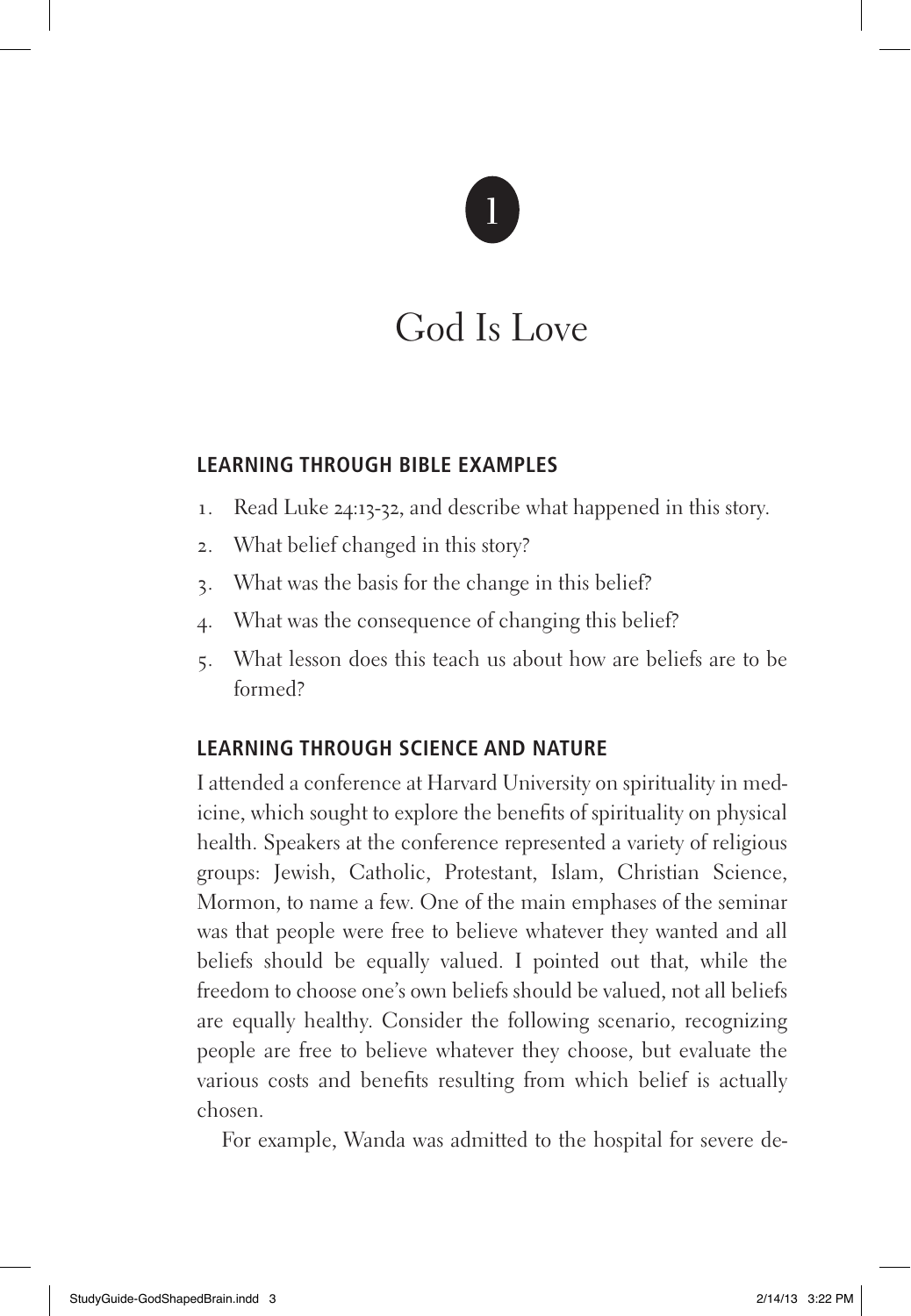pression. She was required to wear oxygen at night due to severe lung disease. During my evaluation she disclosed that she smoked two packs of cigarettes per day. When I asked why she smoked, given her lung problems, she stated, "Smoking helps me breathe better."

- 1. Was Wanda free to believe cigarettes helped her breathe better?
- 2. What was the consequence for believing this?
- 3. Does science provide evidence that would demonstrate her belief to be false?
- 4. What would motivate a person to cling to a belief in the face of contradicting scientific evidence?
- 5. Consider your beliefs about God, and reflect on the law of love as described in chapter 1. Then examine God's creation, where do you find evidence of God's character of love in nature and science?

### **Learning Through Experience**

Jerry had a lifelong pattern of exploiting others, bending the rules and manipulating the system. Jerry was a dentist who had recently lost his license for illegally selling narcotic pain prescriptions to make money. Jerry refused to accept any personal responsibility but, instead, blamed society for having draconian rules on substance use, restricting adults from making their own decisions. He insisted he had done nothing wrong since he was merely ensuring the drug users (who, he said, would use drugs anyway) got a safe and pharmaceutically clean supply of drugs. Jerry believed he was helping others.

- 1. What unhealthy beliefs did Jerry have?
- 2. What consequences did this have for Jerry—both professionally and even spiritually?
- 3. Can God heal Jerry as long as he holds to such beliefs? Why or why not?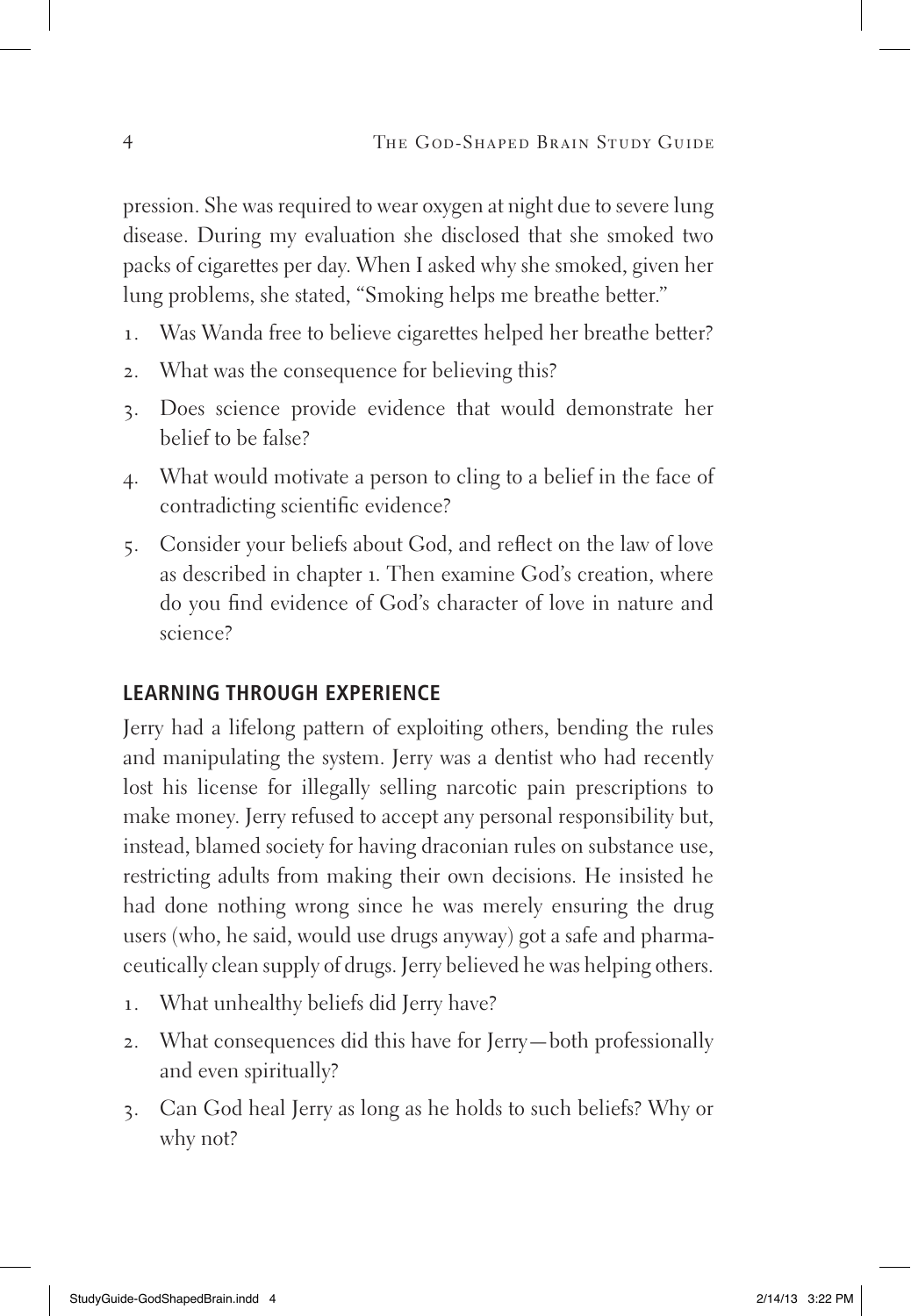- 4. What truth might help Jerry?
- 5. List three examples from your life where you have changed your beliefs. What happened as a result of changing your belief, and how did you come to change it (i.e., what factors led you to change your belief)?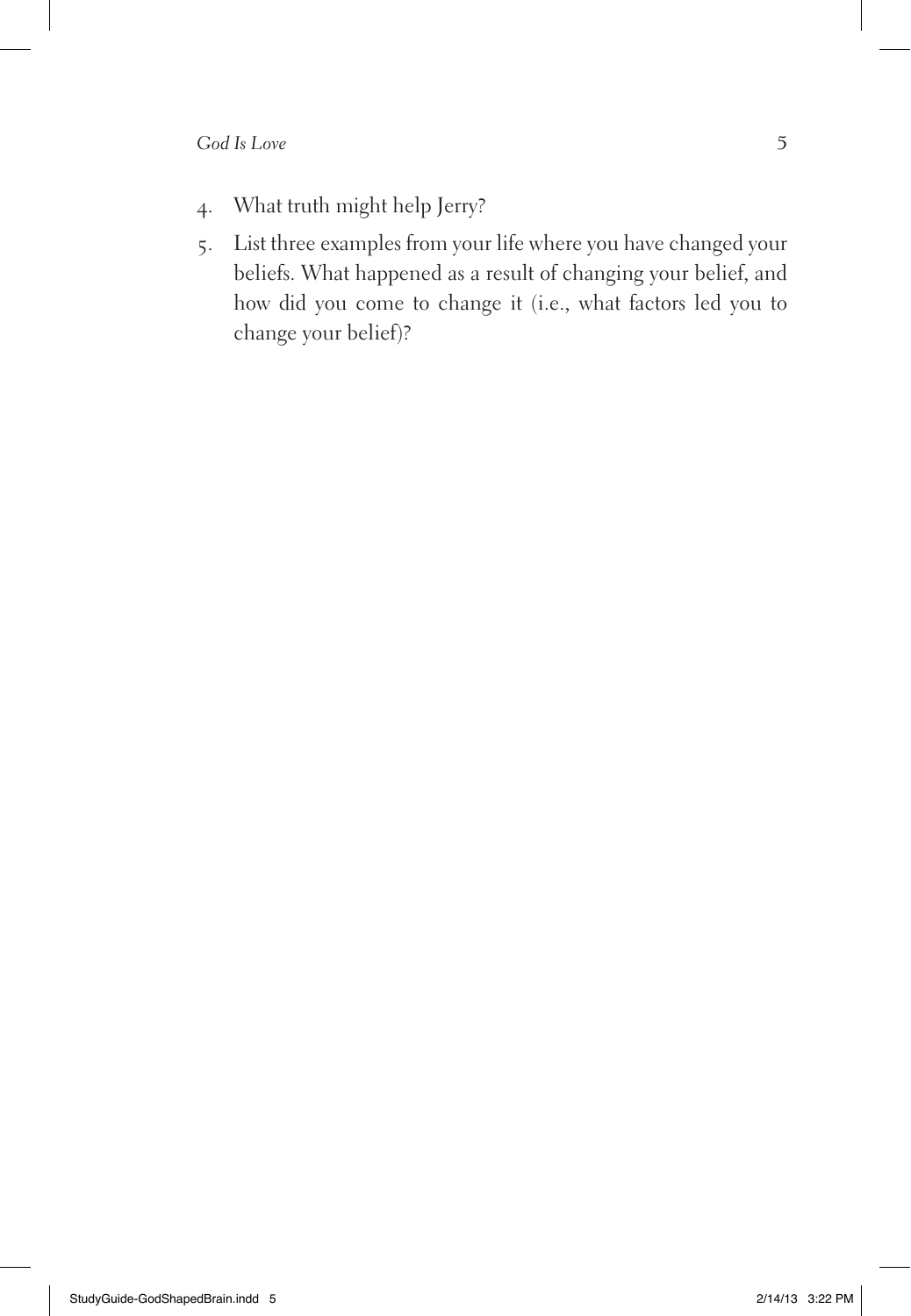### The Human Brain and Broken Love

### **Learning Through Bible Examples**

- 1. Read Genesis 3:1-6, and describe what happened in this passage.
- 2. What belief changed in this story?
- 3. What was the basis for the change in belief?
- 4. What was the consequence of changing this belief?
- 5. How could this lie be exposed and the truth retained?
- 6. Read 1 Samuel 16:7. What does it mean that God looks upon the heart?
- 7. Now read Hebrews 8:10. What does writing the law on the heart mean?
- 8. Discuss the difference between external behavior and a heart's motive.
- 9. What law does God desire to "write" onto the hearts of humankind?

### **Learning Through Science and Nature**

1. Describe five healthy activities that result in positive emotional experiences, and identify which principles of God are utilized during these activities.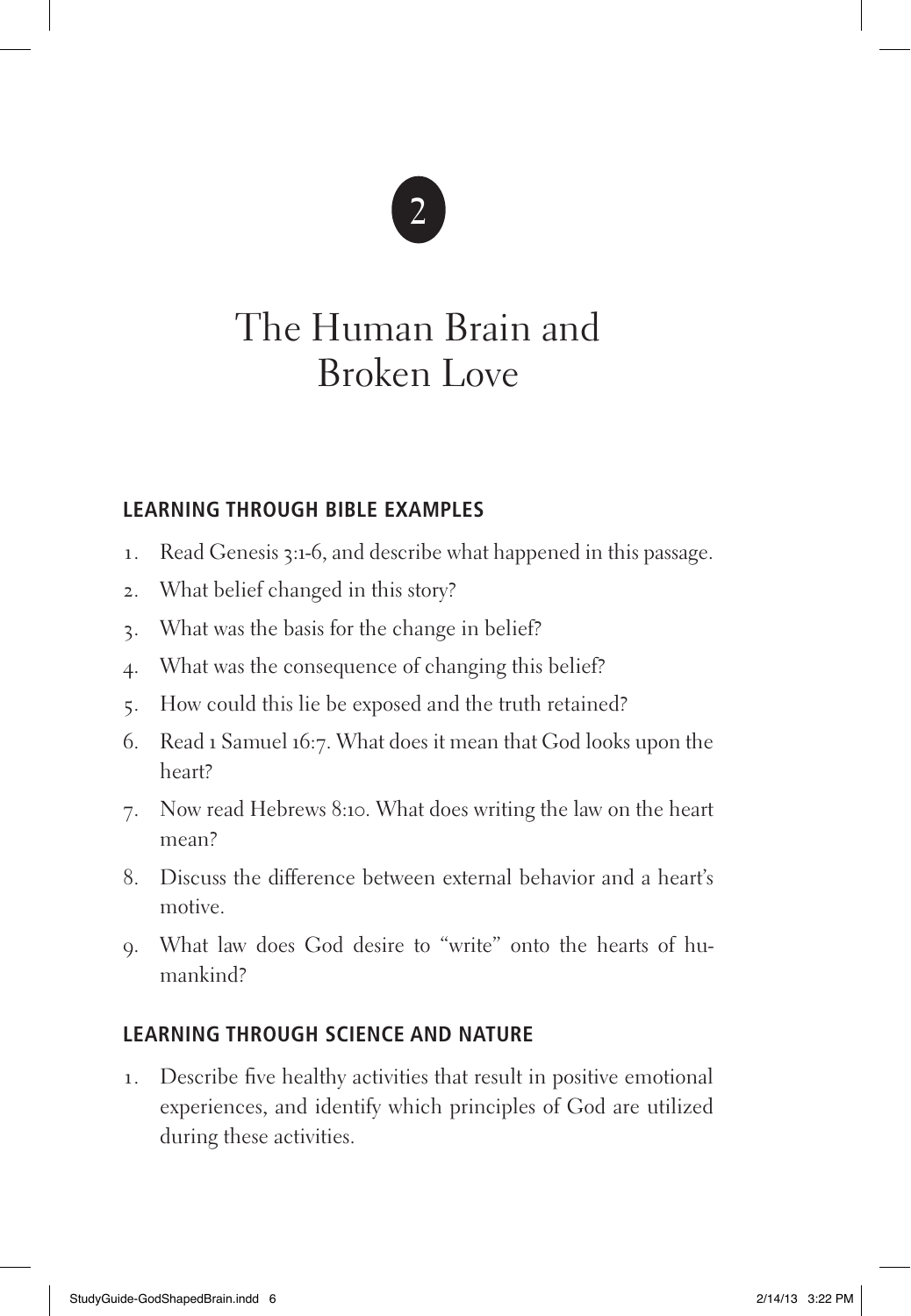2. Describe five destructive activities that cause initially positive emotional experiences, and identify which principles of God are being violated during these activities.

- 1. Recount two times when you have believed a lie.
- 2. What impact did believing the lie have on you and your relationships?
- 3. Did love and trust get stronger?
- 4. How did you discover the lie was a lie?
- 5. What impact did the truth have on you and your relationships?
- 6. Recount two times when you told a lie.
- 7. What was that experience like? Did you experience anxiety and stress? Were your relationships impacted?
- 8. Review the brain circuits in chapter 2, and contemplate the impact that such action has had on your health.
- 9. What happened when the truth was revealed?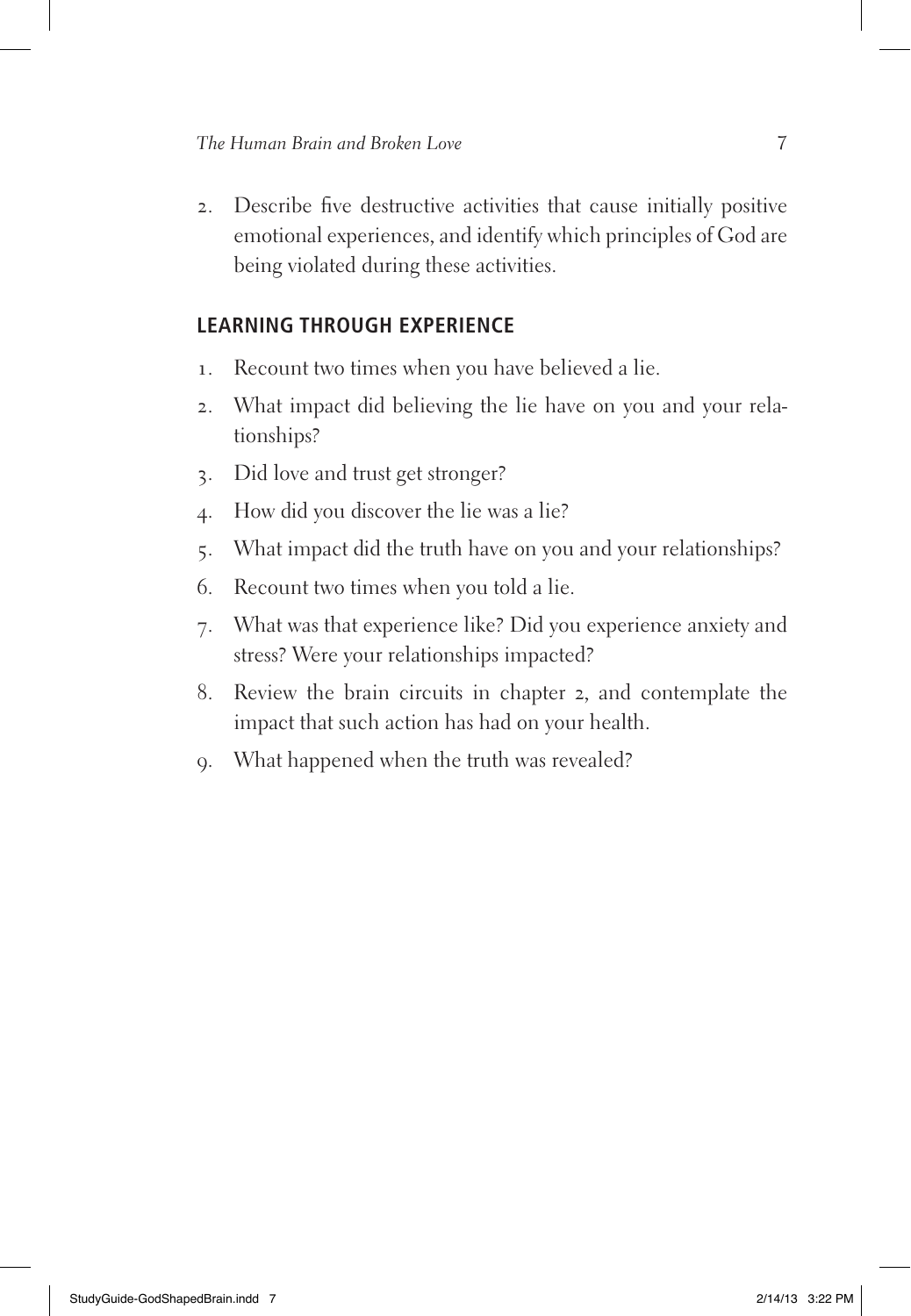### The Infection of Fear

### **Learning Through Bible Examples**

- 1. Read Romans 7, and describe what Paul is writing about?
- 2. What is the source of Paul's turmoil?
- 3. Does it make a difference to realize that all humans since Adam and Eve have been born infected with fear and selfishness, and that they didn't choose to be this way?

### **Learning Through Science and Nature**

- 1. Science has shown that the mind affects the body and the body affects the mind. List examples from your experience where this has happened.
- 2. How does illness and fever affect your mood? your ability to think sharply?
- 3. How do powerful emotions affect your appetite, sleep, energy? Do you ever get aches and pains when you're upset?
- 4. List three activities you can do or can change in order to improve your physical and mental health?

### **Learning Through Experience**

1. Identify the fears you struggle with (e.g., fear of abandonment, what others think, getting fat, getting sick, not being loved,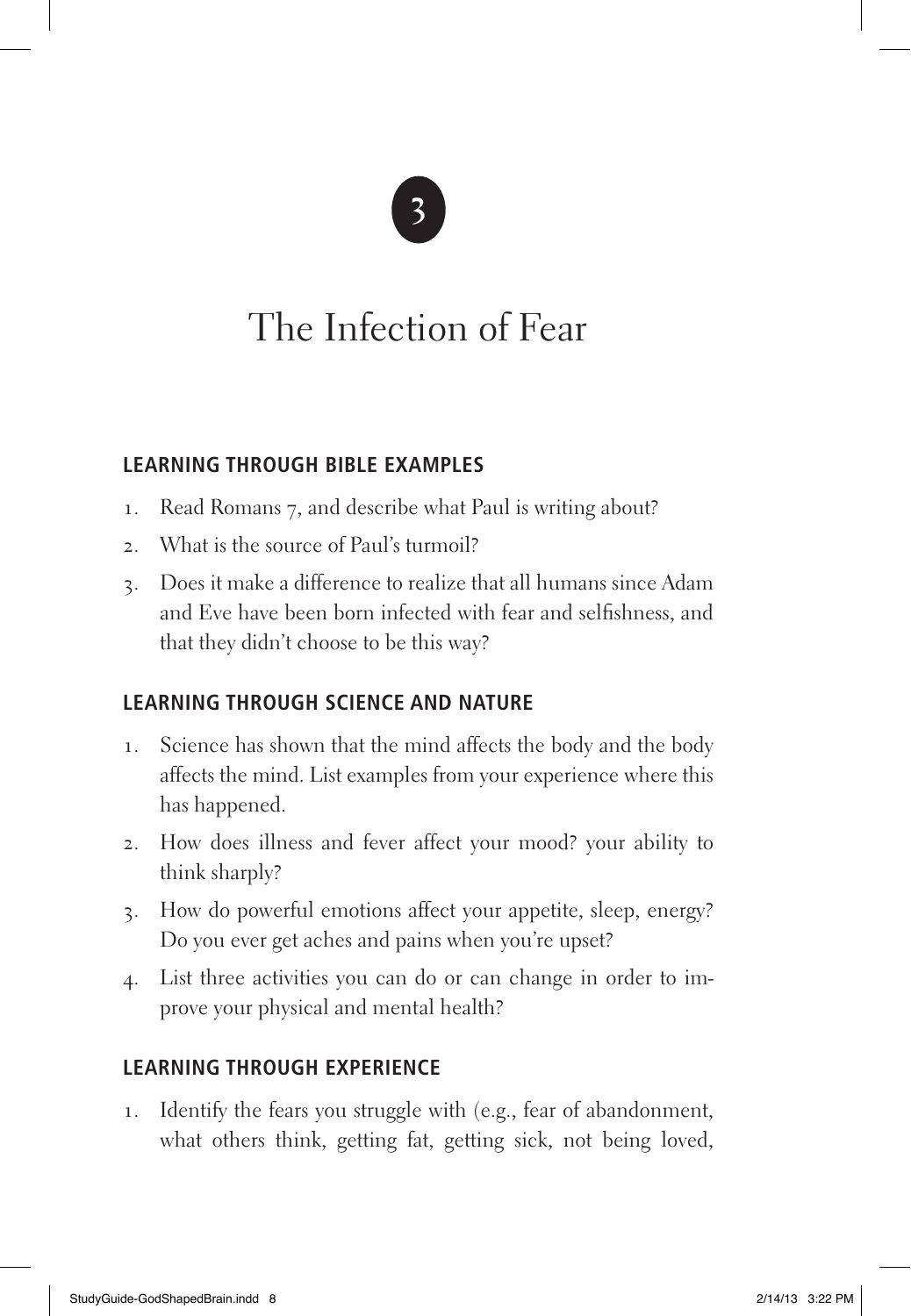failing, finances, not being good enough, etc.).

- 2. How do your fears impact you?
- 3. What actions do you take as a result of your fears?
- 4. What beliefs have you developed based on fear?
- 5. Examine your fear in light of truth, evidence and facts. What lessons can be learned?
- 6. What principles of God can bring healing? (If you're unsure, don't worry, just keep reading and doing more lessons.)
- 7. List three of your favorite television programs, and then list the emotions these programs arouse. Compare these emotions, feelings and desires with God's principles, and describe any conflicts you find.
- 8. Examine the content of the programs you watch and contrast the content with God's principles, methods and motives (see Philippians 4:8).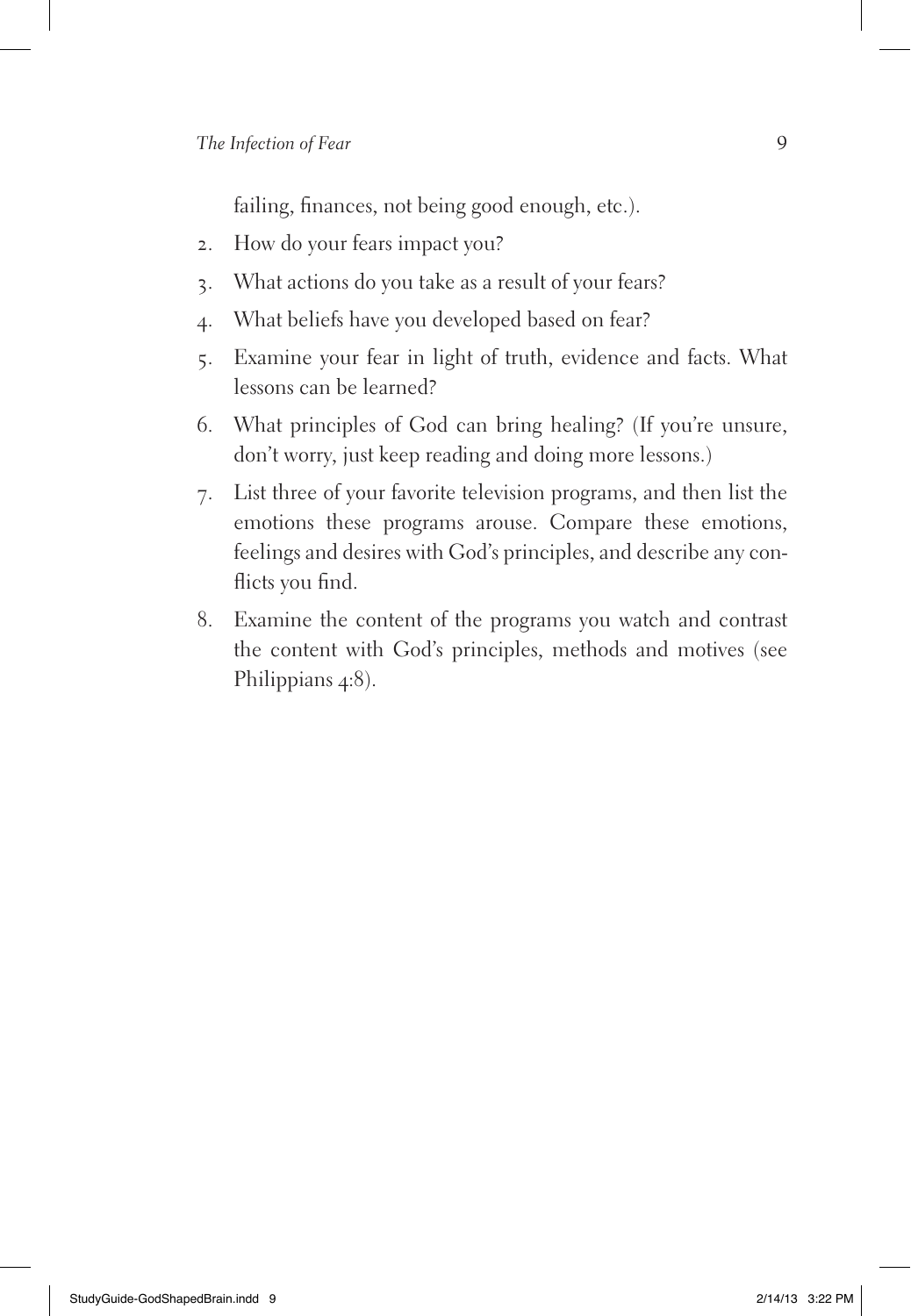### Freedom to Love

### **Learning Through Bible Examples**

- 1. Read Matthew 27:19-54, and describe what happened.
- 2. Do you believe Jesus was not only man but also God? Did Jesus have the power, if he so chose to utilize it, to deliver himself from the cross?
- 3. What do we learn about Jesus and God that he didn't do this?
- 4. When Jesus was faced with the choice of saving himself by the use of his power or giving humankind the freedom to kill him, what choice did he make?
- 5. What does this say about the kind of being God is? about God's valuing of freedom?
- 6. Read Revelation 13:11-17, and describe what is happening.
- 7. What methods were being employed (pay special attention to verses 16-17)?
- 8. What differences do you notice in the methods of Christ and the methods of the beast?
- 9. What implication does this have for your life?

### **Learning Through Science and Nature**

In the first decade of the 2000s, the news reported how the Taliban treated people under its rule: There were strict regulations on all as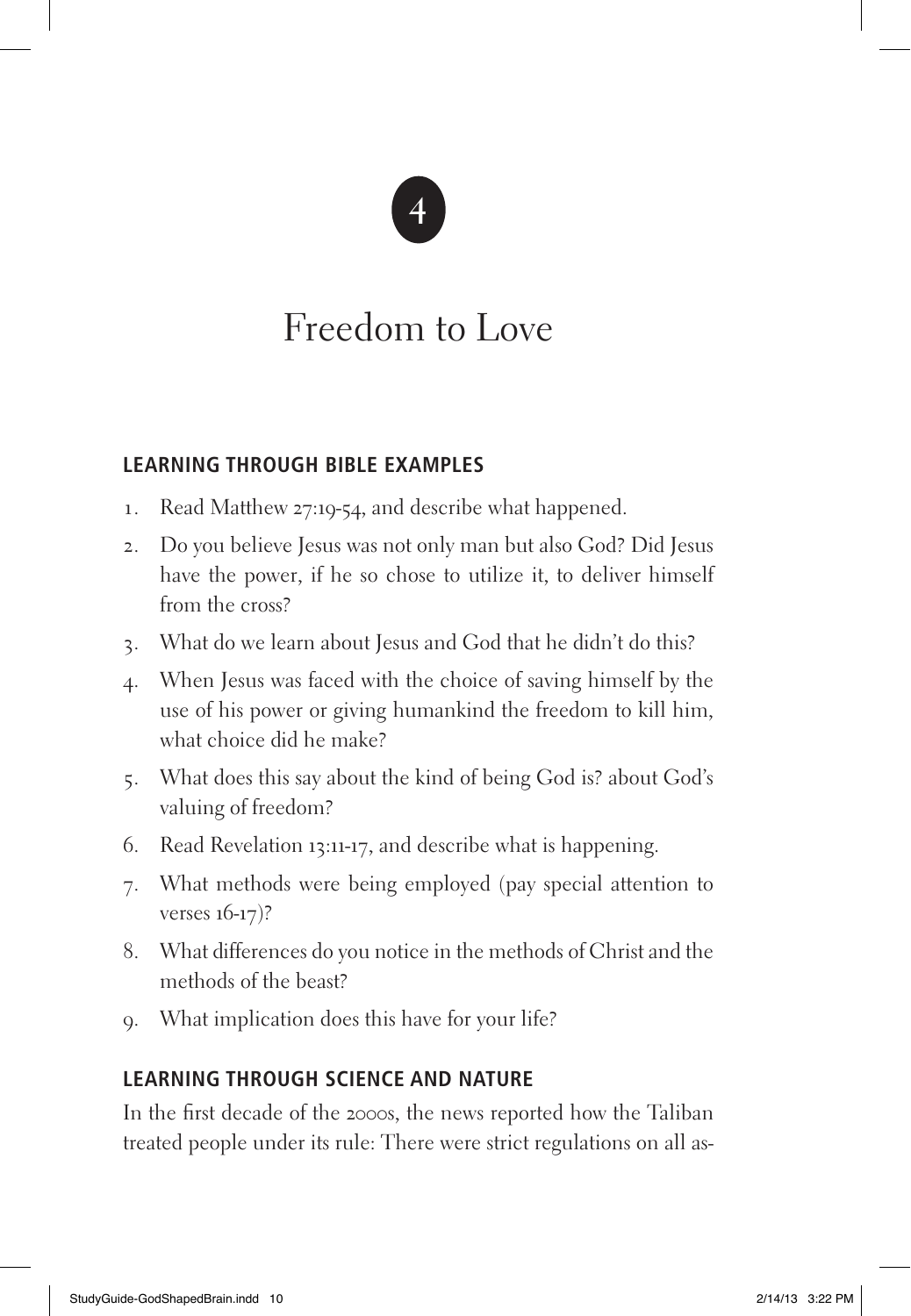pects of one's personal life, including dress codes, travel restrictions, dietary habits, and speech. If someone were to choose to become a Christian they would be executed.

- 1. If you lived in such a society how would you react?
- 2. What law of God is being violated by such behavior?
- 3. While the Taliban are an extreme example, describe why no government of the world accurately represents the government of God.
- 4. Can love be won by the use of might, power, force and coercion?
- 5. Would you want to live eternally in a universe governed like the Taliban governs?
- 6. Have you ever heard anything taught within Christianity that would violate God's law of liberty? If so, what?

- 1. Describe two examples in your life where you had your liberties violated.
- 2. How did you react?
- 3. Did love get stronger or get damaged?
- 4. What did you do to get your freedom back?
- 5. If you are currently in a situation where freedoms are being violated—whether it is your freedoms that are being violated or you are violating someone else's—describe what you can do to restore liberty in your life and relationships.
- 6. Have you ever been worried about what people think of you? (If you have not experienced this, then answer about what you think would happen to someone who was in that situation.)
- 7. Describe how these feelings can lead to loss of liberty.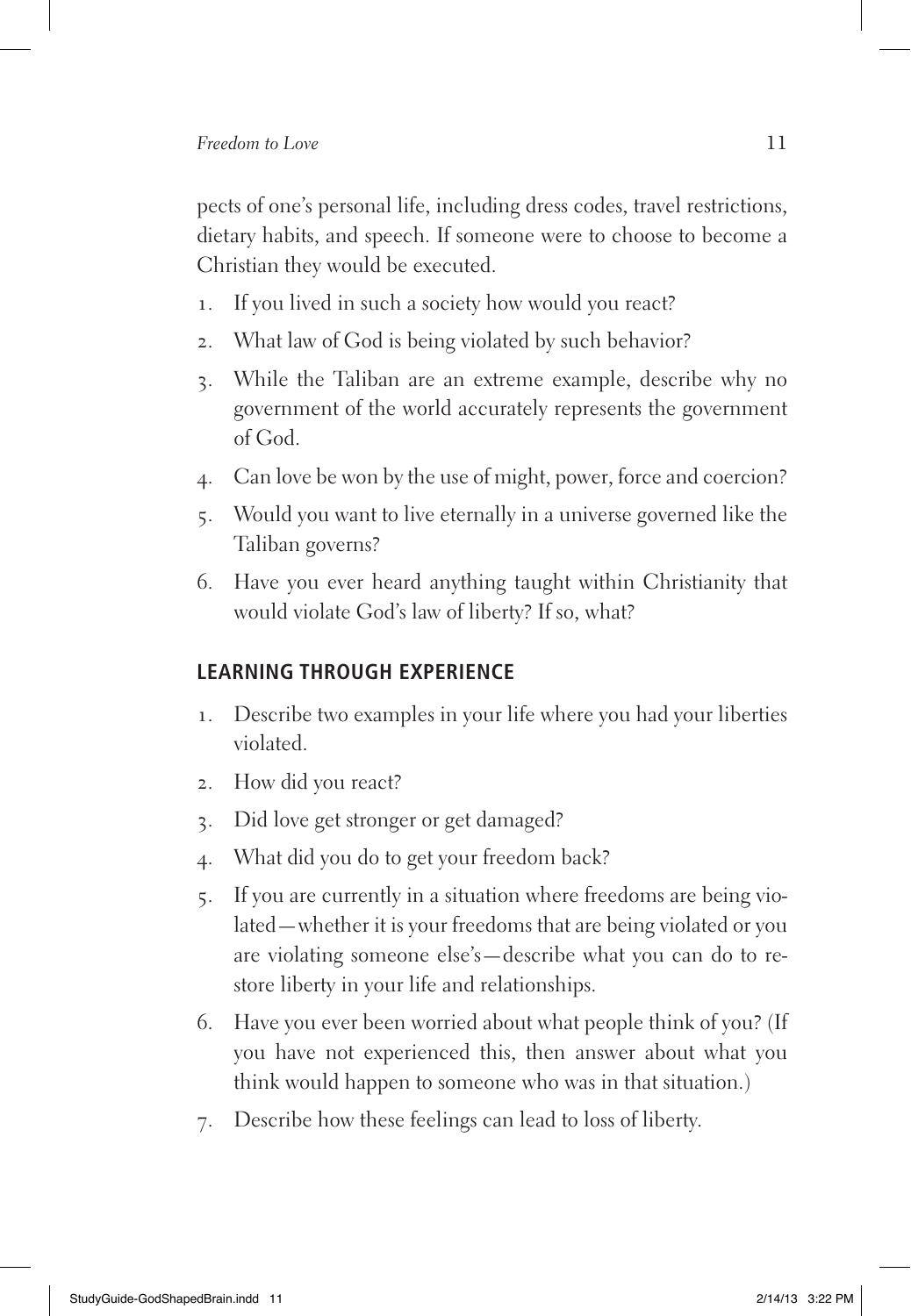- 8. When you surrender your individuality to the opinions of others, what happens to you?
- 9. If you know someone who does this regularly, does this type of behavior cause you to admire and respect him or her more?
- 10. If you set others free to think whatever they want of you, realizing their opinions don't determine reality, what happens to you?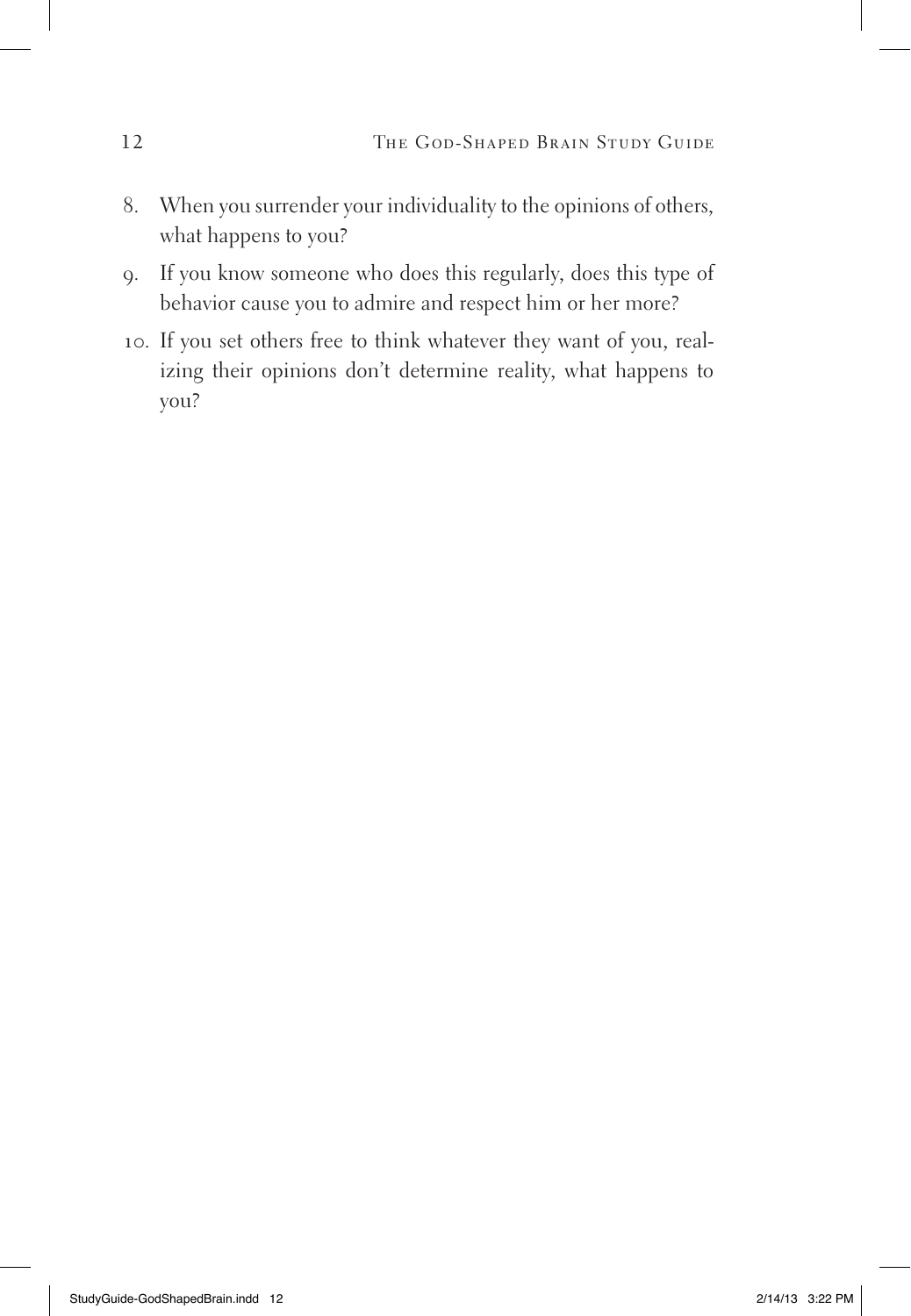### Love Strikes Back

#### **Learning Through Bible Examples**

God created the world to operate on the principle of love. When humankind sinned the principle of self-first infected creation.

- 1. Read Exodus 2:11-12. What principle was Moses operating on in this scene?
- 2. Read Exodus 32:31-32. What principle was Moses operating on in this scene?
- 3. Read Acts 8:1-3. What principle was Saul of Tarsus practicing in his life?
- 4. Read 2 Corinthians 12:15. What principle was Paul (formerly Saul) practicing then?
- 5. Read 1 John 3:16. What principle is being described?
- 6. Read Revelation 12:11. What character trait is being described here, regarding those who are ready to meet Jesus when he comes?
- 7. Read Luke 7:36-50, and describe what is happening.
- 8. What motivated the woman to anoint Jesus' feet?
- 9. What motivated those who criticized her?
- 10. What did Jesus say regarding those who are forgiven much?
- 11. Have you experienced God's forgiveness and love in your life? What impact has this positive or negative experience had on you?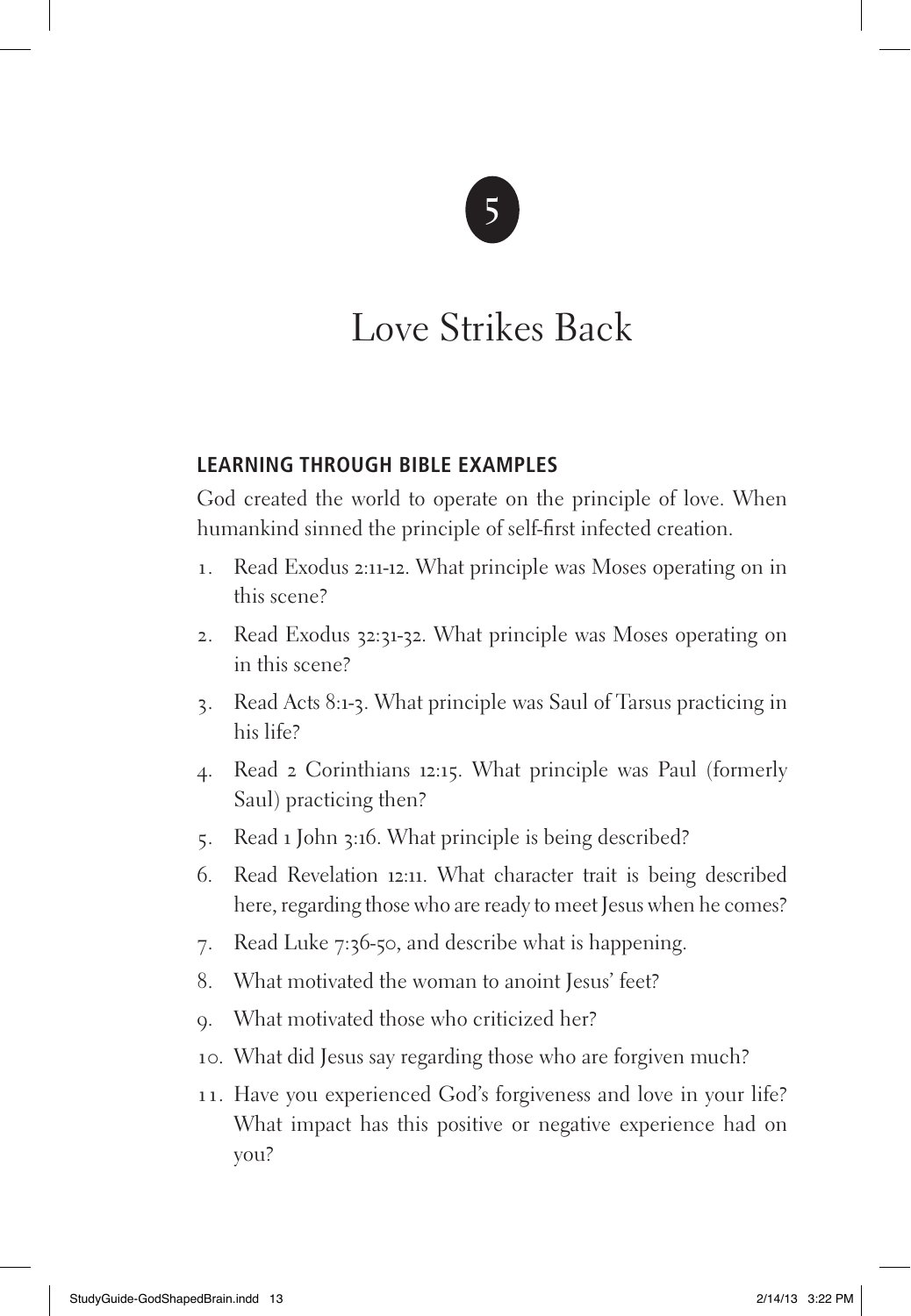#### **Learning Through Science and Nature**

The law of love is the principle of outward, other-centered giving, and it emanates from the character of God himself. All creation is designed with this principle as its basic code of operation, the secret on which life is founded. Describe examples of this principle that you can observe the world around you.

- 1. Describe an experience where you acted in love, with a genuine interest in giving to benefit another without any expectation or desire for reward. What happened inside you?
- 2. Now describe an experience where selfishness dominated your actions, where you were thinking of your needs, desires and wants, forgetting about others. What happened inside of you? Contrast this experience with times when you acted in love; what differences do you observe?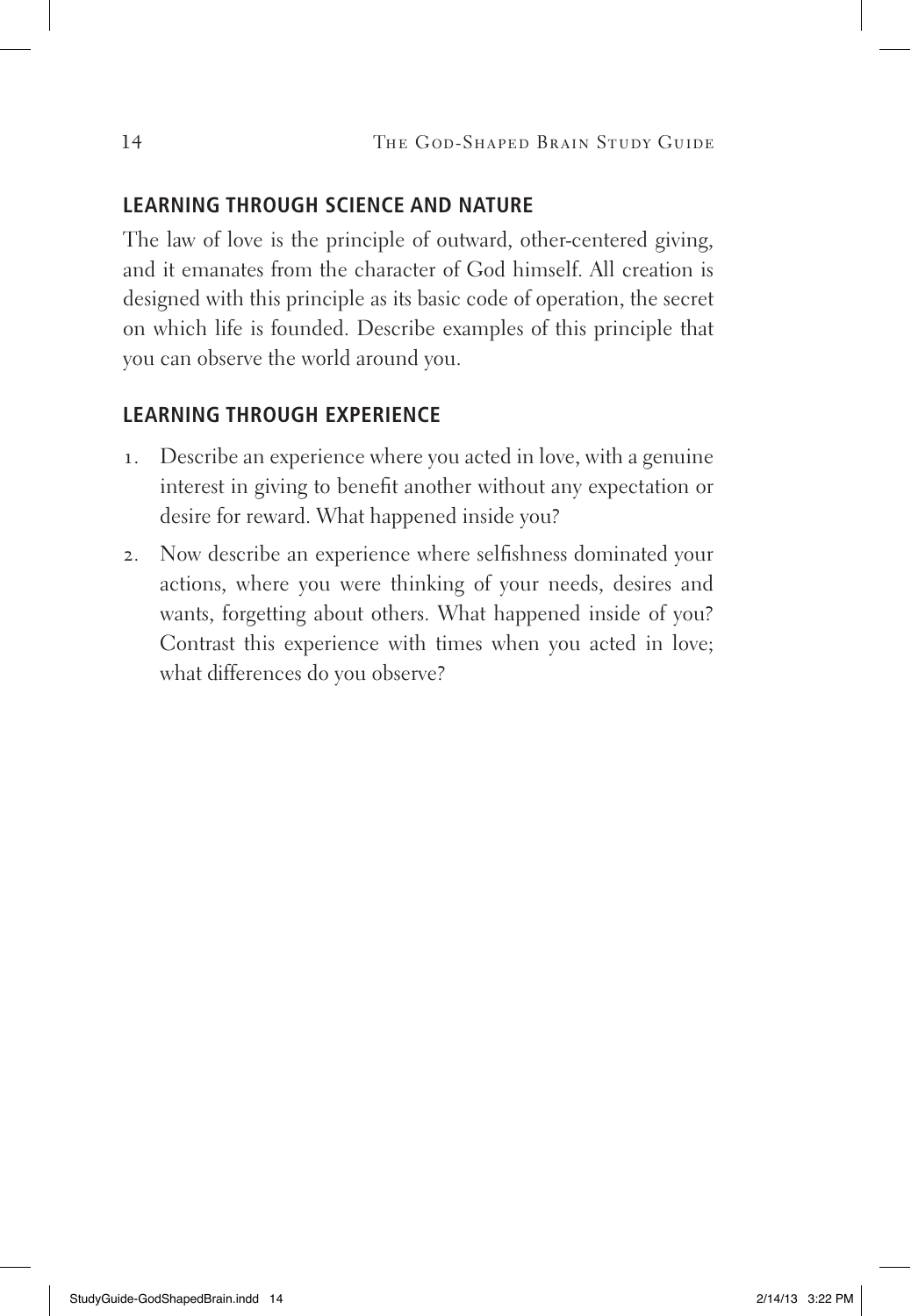

### Engaging the Battle

#### **Learning Through Bible Examples**

- 1. Read 2 Samuel 13:1-15. When verse 1 says Amnon "fell in love," do you think this was love?
- 2. What was the motivation for his action?
- 3. After acting on lust, does fear go up or down? What does fear lead one to do?
- 4. If you are attracted to someone who is not interested in you and you act with genuine love, what action will you take?

### **Learning Through Science and Nature**

- 1. Imagine that you've found an injured sparrow. You have a desire to rescue it, but as you approach to save it, the bird does all in its power to flee.
- 2. What motivates the bird to act this way?
- 3. What lessons are there in this scenario regarding how we act toward God in our spiritual sickness?
- 4. Does fear lead to greater openness and trust, or greater secrecy and caution?

### **Learning Through Experience**

1. When you have sinned, do you or have you ever struggled with fear of God?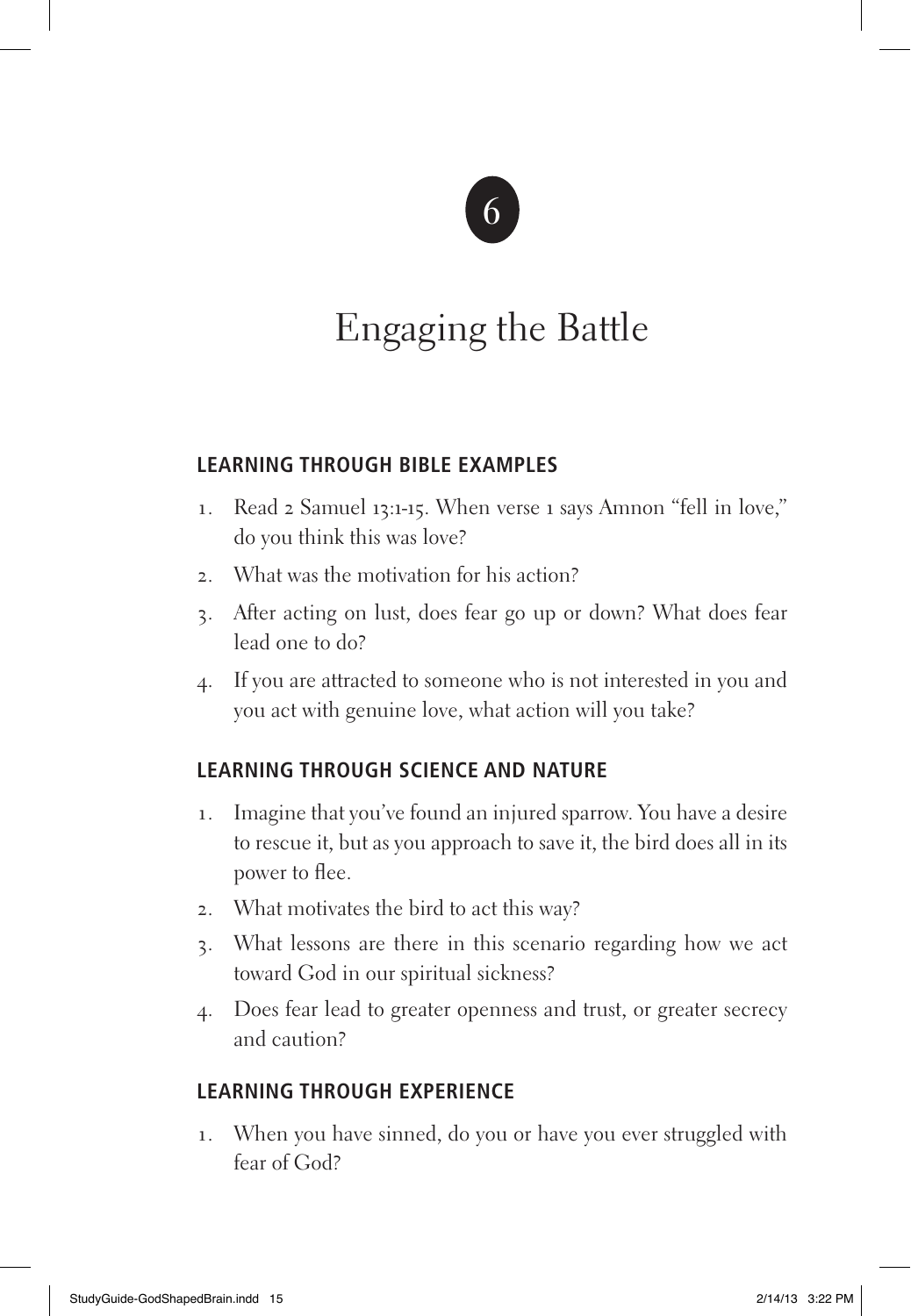- 2. What helped you overcome that fear in order to open your heart to him?
- 3. What would you say to someone who is struggling with guilt and too afraid of God to open her heart to him?
- 4. If you became sick from doing IV drugs and had a high fever, would you be afraid to go to the doctor or would you want to go? Would you want to go see a judge? Does it make a difference in opening our hearts to God if we see him as our heavenly physician instead of a cosmic judge?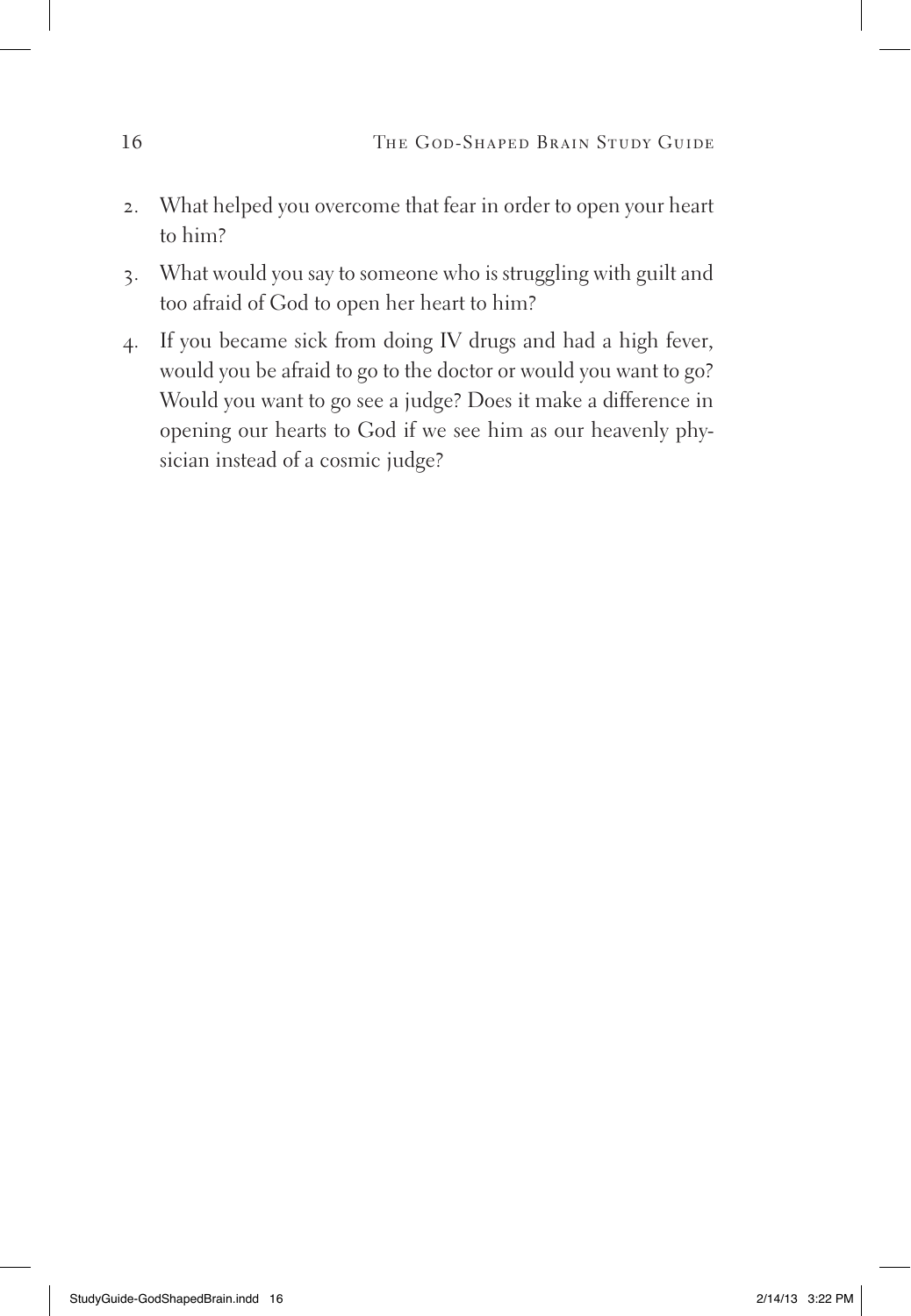### Love Stands Firm

#### **Learning Through Bible Examples**

- 1. Read Judges 16:6-22. How would you describe the relationship depicted here?
- 2. Was this a love-based relationship?
- 3. In Judges 16:16, Delilah accuses Samson of not loving her. What do you make of this?
- 4. If Samson did love her with a godly love, what would he have told her? So why did he tell her what he did? Did Delilah love Samson?
- 5. Does godly love ever require a person to violate his or her conscience?
- 6. Read 2 Samuel 2:11-16, and describe what happened.
- 7. What motivated David to pursue Bathsheba? Were his actions based on love?
- 8. Once she became pregnant, how did David respond?
- 9. What motivated David's actions?
- 10. What was the consequence for David?
- 11. What is the lesson for us from this, when we let fear override love?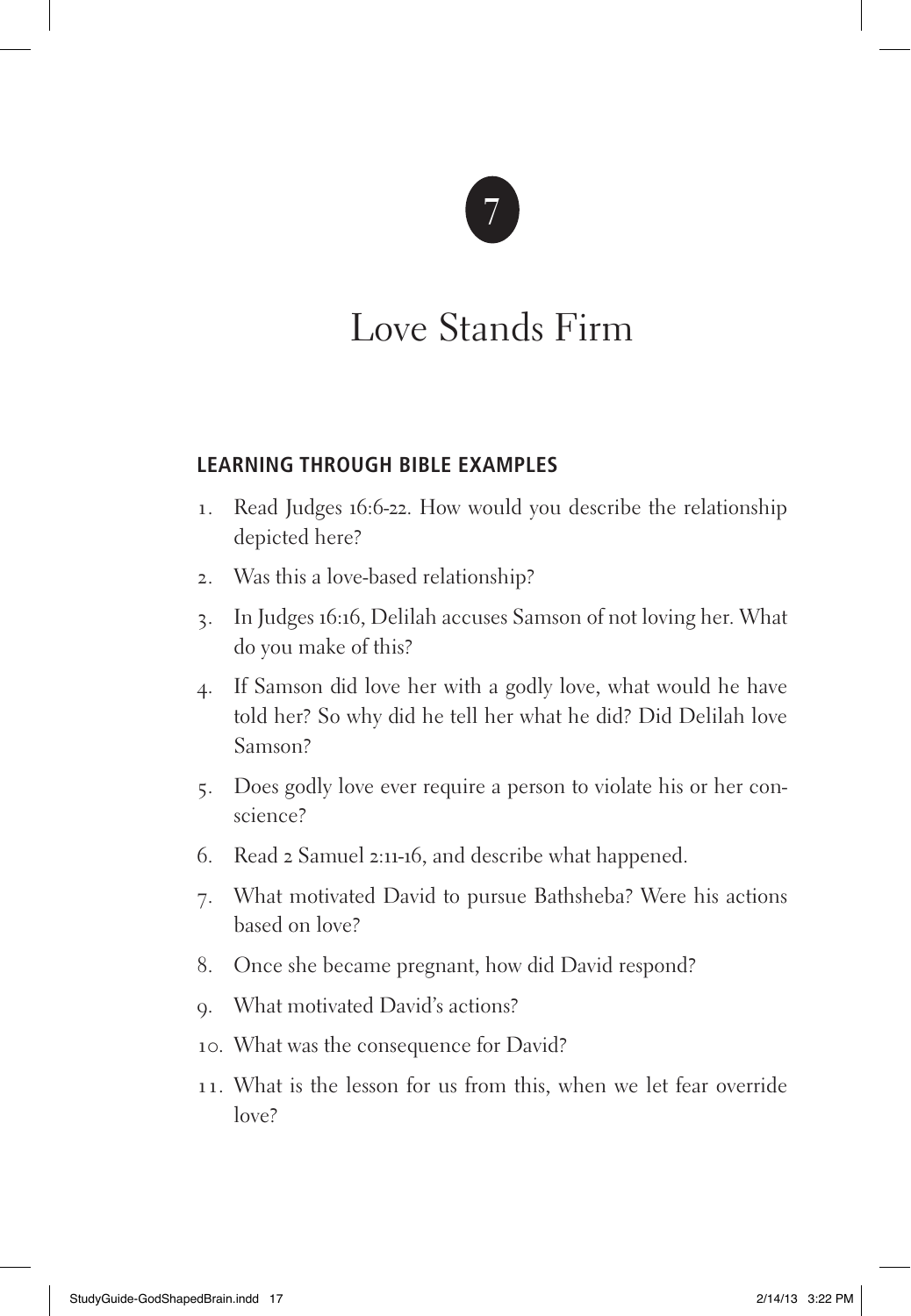#### **Learning Through Science and Nature**

In today's society people turn to many sources to alleviate fear in decision-making—astrology, fortune-tellers, witchcraft, friends, powerful feelings, religious leaders, alcohol, drugs, etc.

- 1. What sources for alleviating fear are reliable, and what ones are unreliable?
- 2. What makes a resource reliable?
- 3. Is there a difference between "claims" and "evidence"? Which one is more trustworthy?
- 4. How would you describe genuine, godly love? Is godly love reliable or unreliable? Is it a feeling, more than that, or something else?
- 5. In Gethsemane, did Jesus experience powerful feelings? What was the emotional tenor of his feelings? Did he act on those feelings or take an action contrary to what the feelings wanted? Did Jesus choose to act in harmony with love? If so, what does this tell us about love and emotions?
- 6. Review the scientific studies at the end of chapter 1, which document the impact volunteerism has on health. What do studies like those tell us about love?

- 1. List three examples of situations where you have been tempted by fear or insecurity.
- 2. How did you choose whether to give into the fear?
- 3. What was the consequence when you went with fear?
- 4. What were the consequences when you did what you knew was right and loving, despite the fear?
- 5. What choice would you make today and why?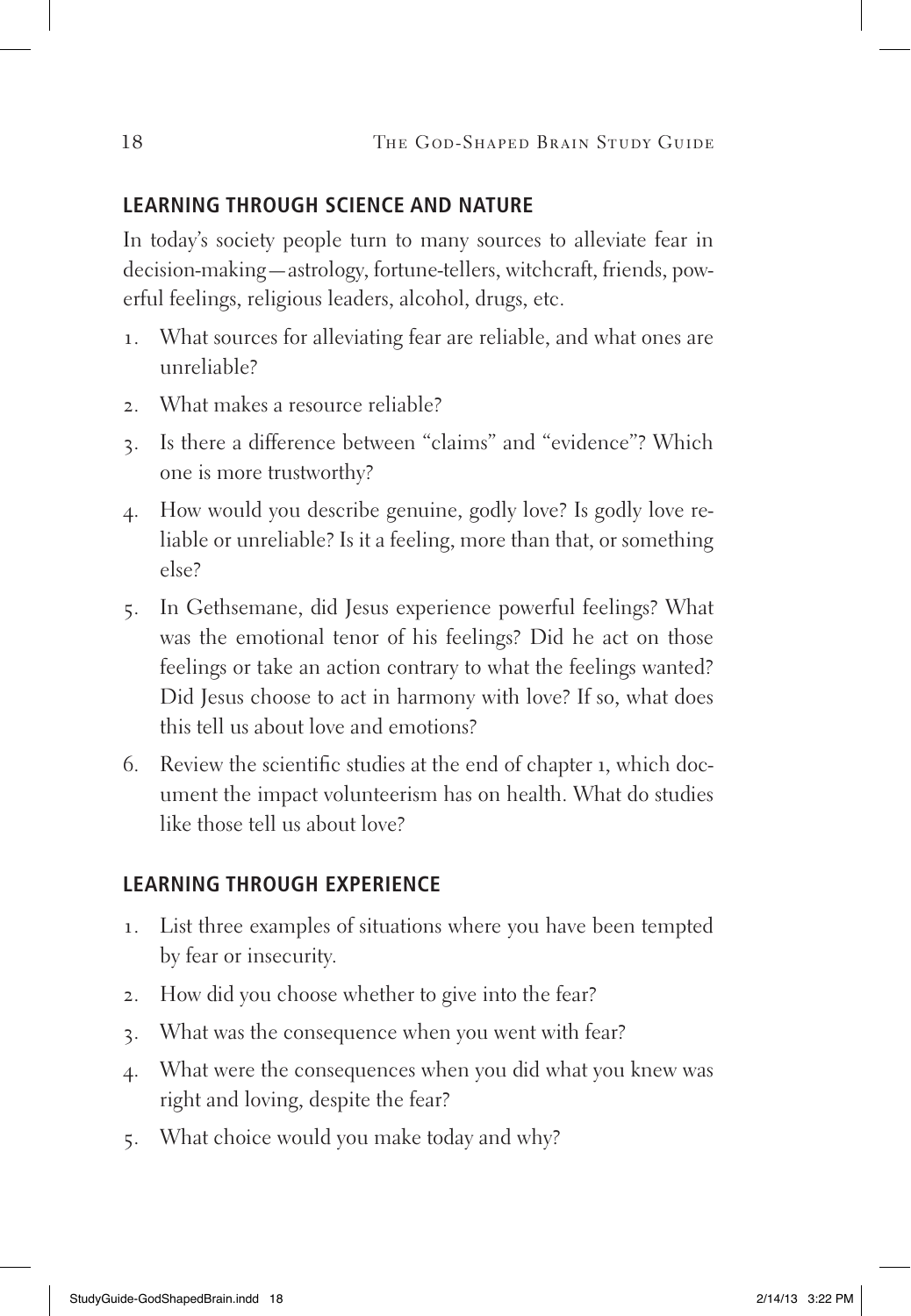### Changing Our View of God

#### **Learning Through Bible Examples**

- 1. Read John 4:4-29, and describe what transpired here.
- 2. How did Jesus initiate contact with this woman?
- 3. Why did he ask her to do something for him rather than simply proclaiming the truth?
- 4. How did Jesus bring her to have confidence in him?
- 5. Do you think Jesus was breaking down preconceived ideas she held about God? If so, describe how.
- 6. What did Jesus' actions reveal to us about God?

### **Learning Through Science and Nature**

- 1. Many people believe that there is no God, that nature reveals only natural forces at work. What evidence can you provide that supports the existence of God and his character of love?
- 2. We cannot demonstrate either the big bang or creation in a lab experiment, but we can examine the assumptions both theories rest on. Examine each of the assumptions below and then list tests, or experiments, we can do today to demonstrate whether the various assumptions are true or not. Which assumptions are and are not scientifically valid based on what can be demonstrated today?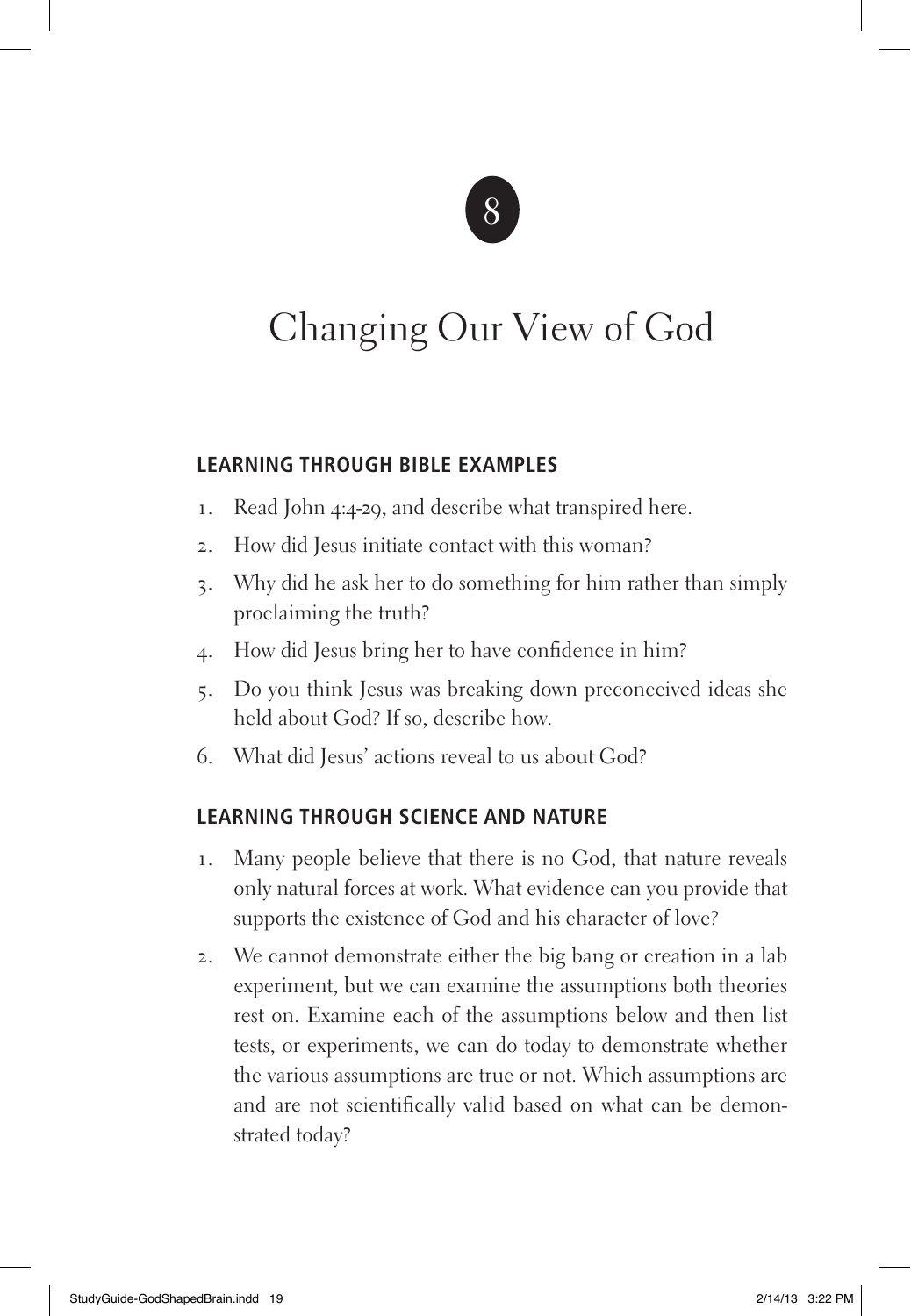- Evolution: something came from nothing
- Creation: something came from something
- Evolution: life comes from nonliving matter
- Creation: life comes from living matter
- Evolution: complex things come from chaos without any intelligent input
- Creation: complex things come from chaos with intelligent input

### **Learning Through Experience**

- 1. List two beliefs about God you have changed during the course of your life.
- 2. Discuss the basis for the change in belief, as well as the impact on your life when the belief changed.

Mark was angry with God and, despite being raised in a conservative Christian home, no longer attended church. Ever since the death of his unborn child, he no longer believed God cared. He concluded that if God were all-powerful and all-loving, then he wouldn't sit by idly and let children be sick and die.

- 3. If Mark were your spouse or friend, what might you say to him?
- 4. What Bible examples can you give that deal with this issue?
- 5. How does Zechariah 4:6—which says " 'Not by might nor by power, but by my Spirit' says the Lord"—apply?
- 6. God has all power yet he prefers to win people, rather than coerce people. How does this truth impact your life?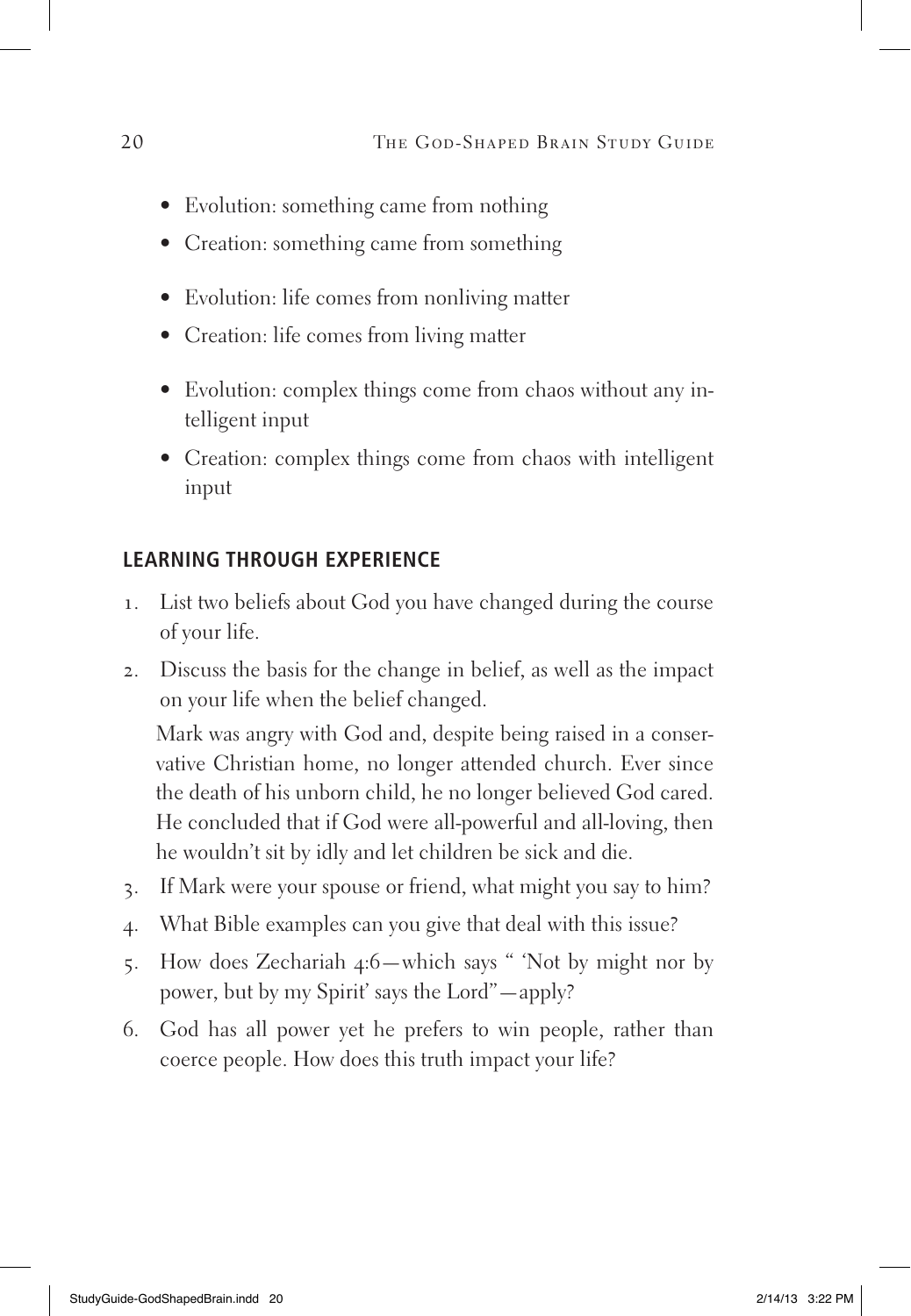### The Power of Truth

#### **Learning Through Bible Examples**

- 1. Read 1 Kings 13:11-25. What is being described here?
- 2. Is the old prophet a "false prophet"?
- 3. Did the old prophet lie?
- 4. What is the lesson? Are we responsible for the truth God has presented to us—regardless of what some other person, including one claiming to be speaking for God, might say?
- 5. Read John 8:32. What does this mean?
- 6. List three biblical examples of truth setting people free.

### **Learning Through Science and Nature**

History is replete with accounts of doctors utilizing treatments that not only failed to help but actually harmed. For more than two millennia, physicians practiced bleeding and leaching to drain evil humors. George Washington, after falling ill, had half his body's blood drained, certainly accelerating his demise.<sup>1</sup>

Tobacco was used by doctors for centuries to treat a variety of medical illnesses, including ulcers, polyps, skin lesions, headaches, respiratory problems and diseases of the glands.<sup>2</sup> In the nineteenth century doctors used a variety of poisons such as opium, quinine, arsenic, calomel (mercury), antimony and strychnine3 to treat a broad range of conditions. They called these toxins "medicines."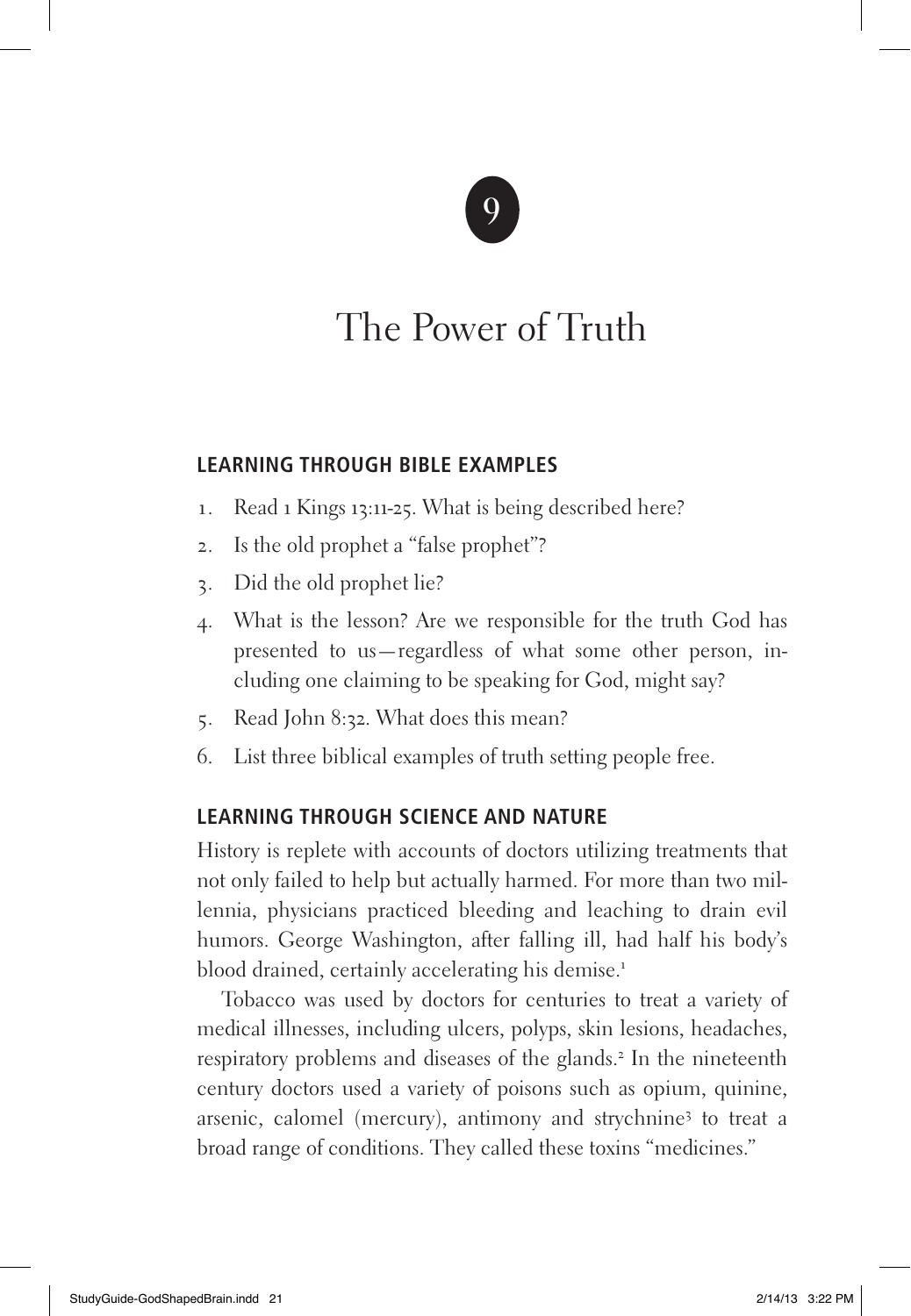- 1. What do these examples tell us about "secular" truth? Is it progressive, unfolding, increasing over time?
- 2. Is it healing to embrace and apply the truth once it is understood?
- 3. What about spiritual truth? Is our understanding of God increasing over the centuries, or are we stuck with antiquated concepts that, in some instances, are no healthier than leaching?
- 4. Identify examples of unfolding spiritual truth.

- 1. Examine three decisions you regret most in your life. What would you do differently if you could? How many of those decisions were made based on truth, and how many were made either because you believed a lie or you knew the truth at the time but chose to ignore it?
- 2. What does your own experience tell you about the power of truth?

<sup>1</sup> V. Vadakan, "The Asphyxiating and Exsanguinating Death of President George Washington," *The Permanente Journal* 8, no. 2 (Spring 2004); Gilbert R. Seigworth, "Bloodletting Over the Centuries," *New York State Journal of Medicine* (December 1980), www.pbs.org/wnet/redgold/basics/bloodlettinghistory.html.

<sup>2</sup> James Grehan, "Smoking and 'Early Modern' Sociability: The Great Tobacco Debate in the Ottoman Middle East (Seventeenth to Eighteenth Centuries)," *The American Historical Review* 5, no. 3 (2006); S. A. Dickson, *Panacea or Precious Bane: Tobacco in Sixteenth Century Literature* (New York: New York Public Library, 1954); J. E. Brooks, *The Mighty Leaf: Tobacco Through the Centuries* (Boston: Little, Brown, 1952); G. G. Stewart, "A History of the Medicinal Use of Tobacco, 1492-1860," *Med Hist.* 11, no. 3 (1967): 228-68; A. Charlton, "Medicinal Uses of Tobacco in History," *Journal of the Royal Society of Medicine* 97, no. 6 (June 2004): 292-96.

<sup>3</sup> J. Haller, *American Medicine in Transition,* 1840-1910 (Urbana, Ill.: University of Illinois Press, 1981), p. 67.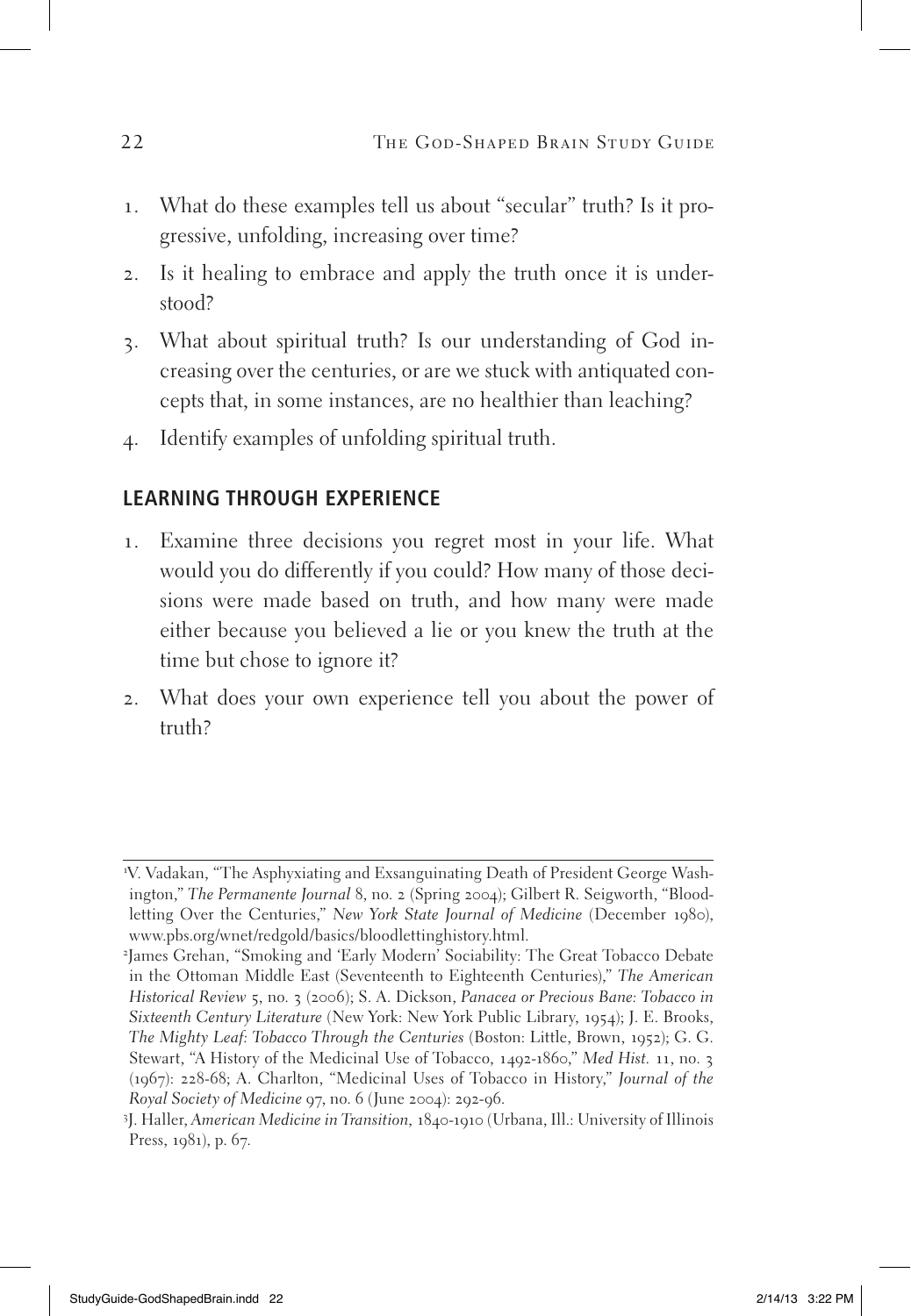

### The Truth About Sin

#### **Learning Through Bible Examples**

- 1. Read Isaiah 1:10-18. In these verses God berates the people of Israel in an effort to alert them to how far they are from his ideal. He even refers to them as Sodom and Gomorrah. But in these verses, what specific activities is God upset with them for doing?
- 2. Who told the people to offer animal sacrifices, to come to the temple, to observe the sabbath and to keep the feast days? If they were doing the activities God had instructed them, then why was he upset with them?
- 3. Read Isaiah 1:13 closely. God tells the people to "stop bringing meaningless offerings." What does it mean to bring a "meaningless" offering?
- 4. Were the various religious observances and rituals God instructed the people to participate in capable of curing humanity's sin?
- 5. According to Hebrews 9:9, 14 and 10:2, why were the rituals not able to cure humanity of sin?
- 6. What insight does this give as to where sin occurs?
- 7. Read John 6:53-59. What is being described here? Is Jesus being literal or metaphorical?
- 8. When you think about the "blood of Jesus," what comes to mind?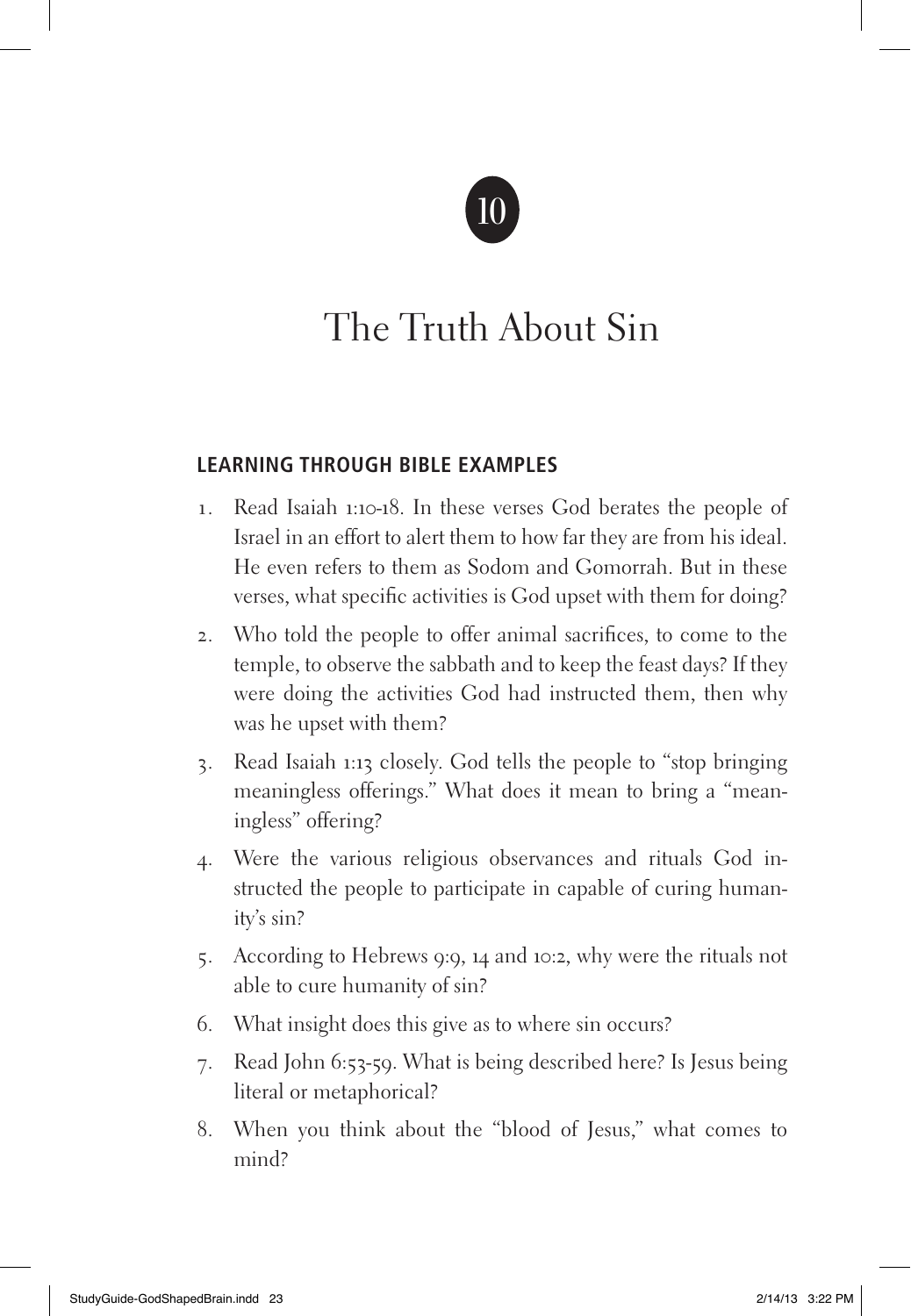- 9. Where did Jesus say his "blood" is to be applied? What does this mean?
- 10. Could it mean we are to internalize Christ into our hearts? Does this give any insight regarding the truth about sin?

### **Learning Through Science and Nature**

Imagine you have a child, and during your child's youth, you have taught him or her to live in harmony with the laws of health—to not smoke, to eat right, to exercise, not to do drugs or alcohol, to drink plenty of water, etc. However, once your child is grown and on his or her own, your child rebels, "finally free from all those rules." Your child begins to smoke, do drugs, drink heavily, never exercise and eat only junk food.

- 1. What would happen, and how would you respond?
- 2. Would you stop loving your child?
- 3. Would you inflict diseases, sicknesses or death on your child to make him or her pay for disobeying what you taught?
- 4. Would you try to reach out to your child to redeem, heal and restore?
- 5. But what if your child got sick with liver failure and cancer from violating all the laws of health, how would you feel?
- 6. What would you do if you had a cure for your child, but your child refused the cure? Would you kill your child? Would you let your adult child make his or her own choice?
- 7. What lessons can we learn from this example about sin and how God deals with us?

### **Learning Through Experience**

1. List three examples in your life when you knowingly did something wrong. What happened to you after each action?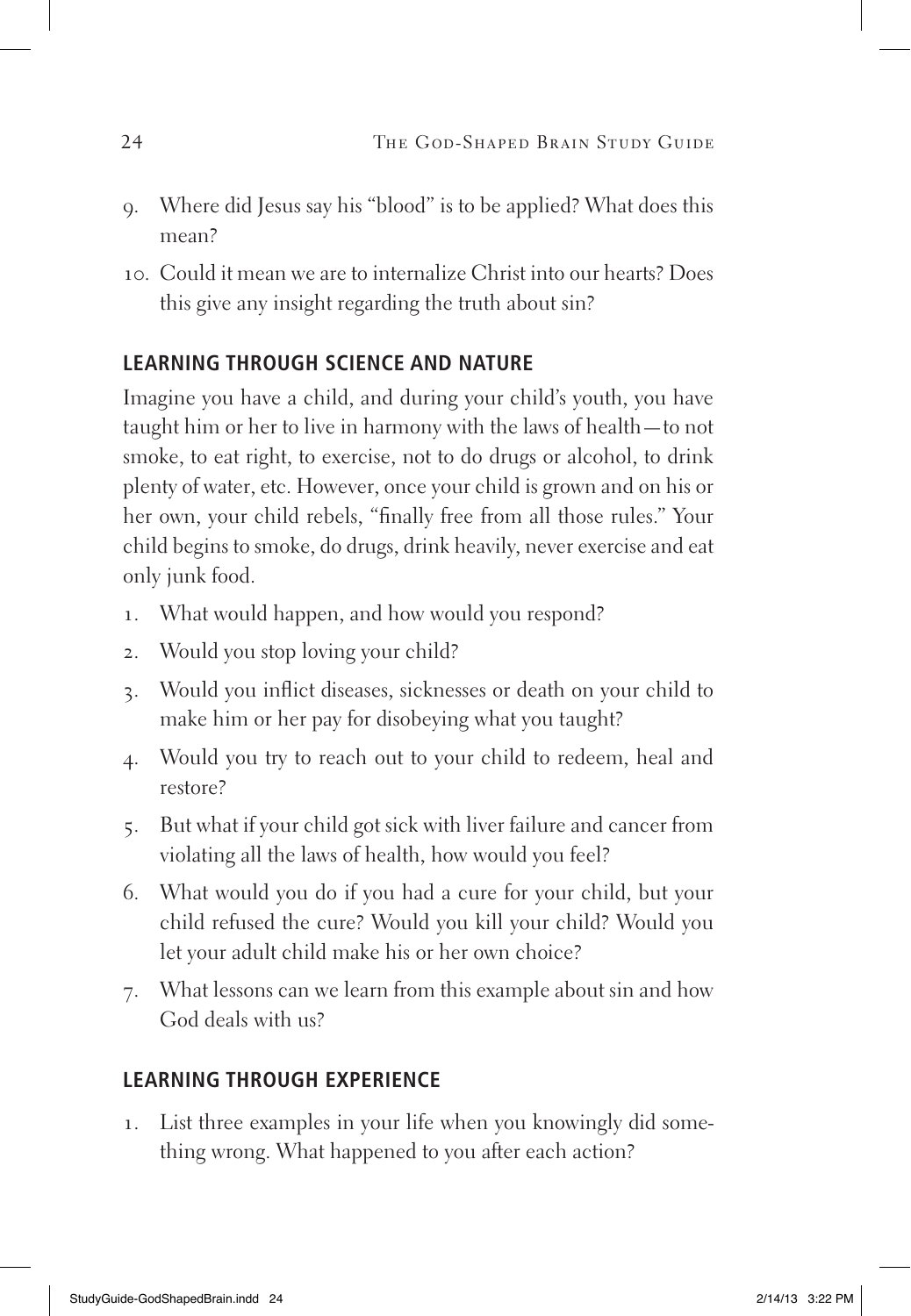- 2. Did you have more peace or less? Did your loss of peace come from an external or internal source? What does this indicate about what "sin" does to the sinner?
- 3. If you didn't immediately correct your mistake, what happened to your thinking? Were you tempted to make excuses or blame others? What does this mean in regard to critical thinking and the ability to examine evidence without bias?
- 4. Did your relationships get healthier and more harmonious? Why or why not?
- 5. What action was necessary to heal the damage and find peace again?
- 6. What happens to people who refuse to accept responsibility for their mistakes and refuse to experience a change in their heart attitude through God's grace?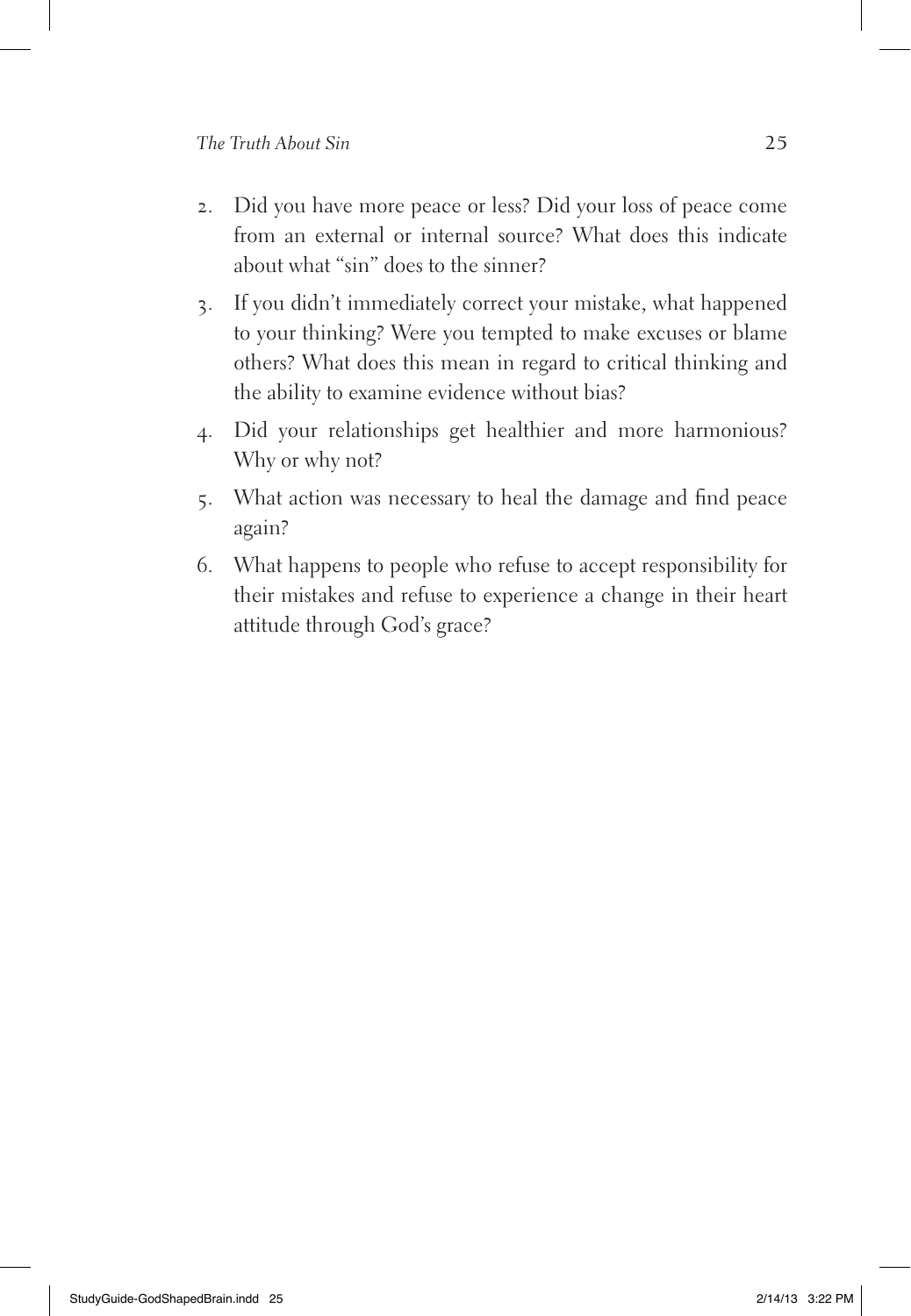### Enlarging Our View of God

### **Learning Through Bible Examples**

- 1. Read Judges 6:36-39. What did Gideon ask God to do?
- 2. While we believe that God is the one acting in this exchange with Gideon, do you think Satan has the ability to make a fleece wet and the ground dry? Do you think a human being could produce such an event? If so, describe ways a human could put a dry fleece on a wet ground or a wet fleece on dry ground.
- 3. Both times, God granted Gideon's request, do you find this evidence to be the most reliable God can give? Is this evidence easily counterfeited?
- 4. What does it say about God that he is willing to meet people where they are and provide evidence they need?
- 5. Read Genesis 18. How did Abraham respond to God when God told him he was going to destroy the cities on the plain?
- 6. Should Abraham have said, "God said it, who am I to question God?"
- 7. What does it say about God that Abraham could question him as he did?
- 8. What does this imply regarding God's desire for us to speak our minds to him?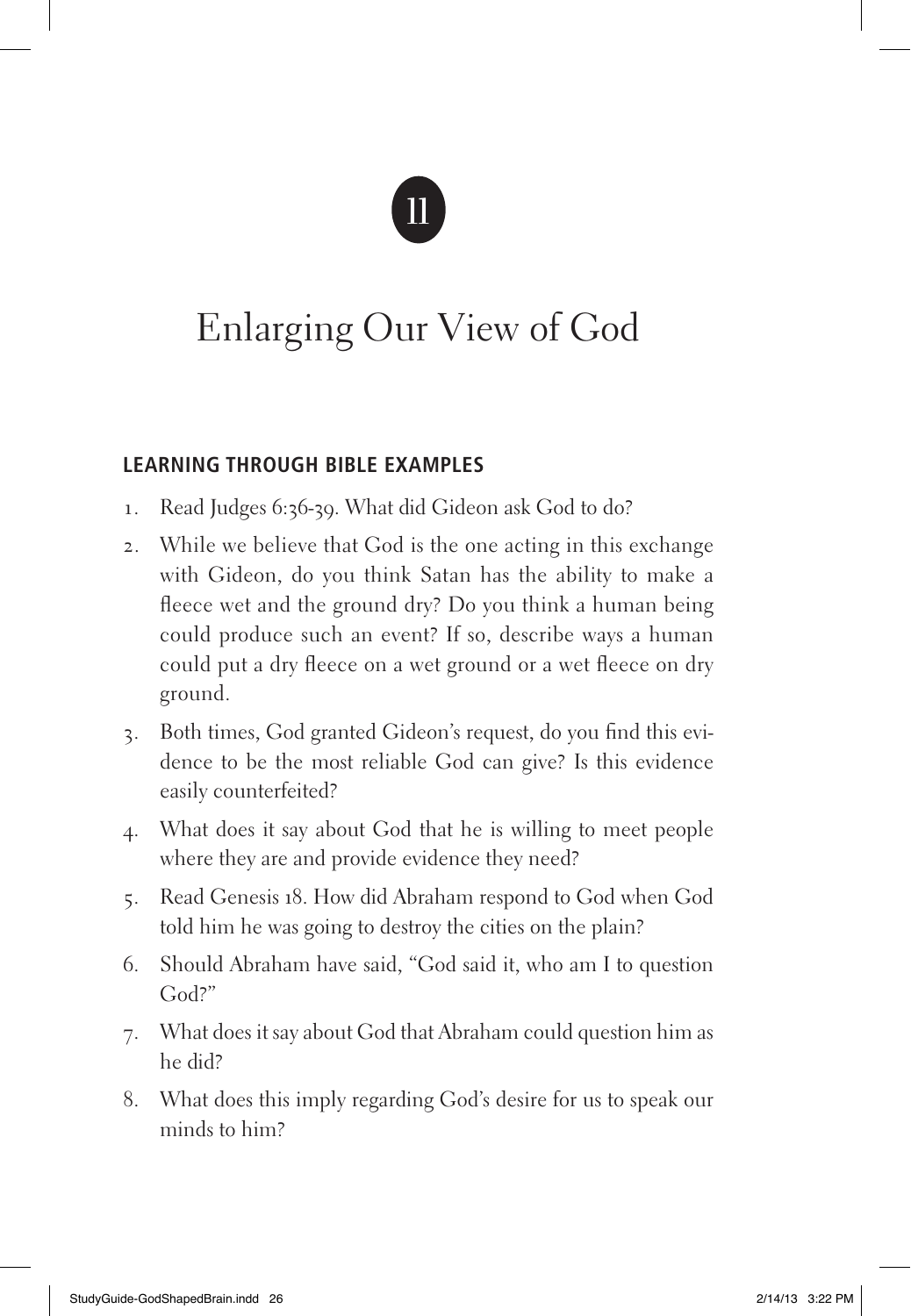### **Learning Through Science and Nature**

Jesus used many parables from nature. Pick one and explain how the example from nature reveals God and his character of love.

### **Learning Through Experience**

Describe an experience in your life when you struggled to understand God and his actions during that event.

- 1. Based on concepts from chapter 11, what are some possible ways to understand those events that are in harmony with God's character of love?
- 2. Have you told God what is really on your mind? Have you expressed your frustration and heartache to him? If not, consider telling him exactly what your burden is, and then ask him to help you find the truth.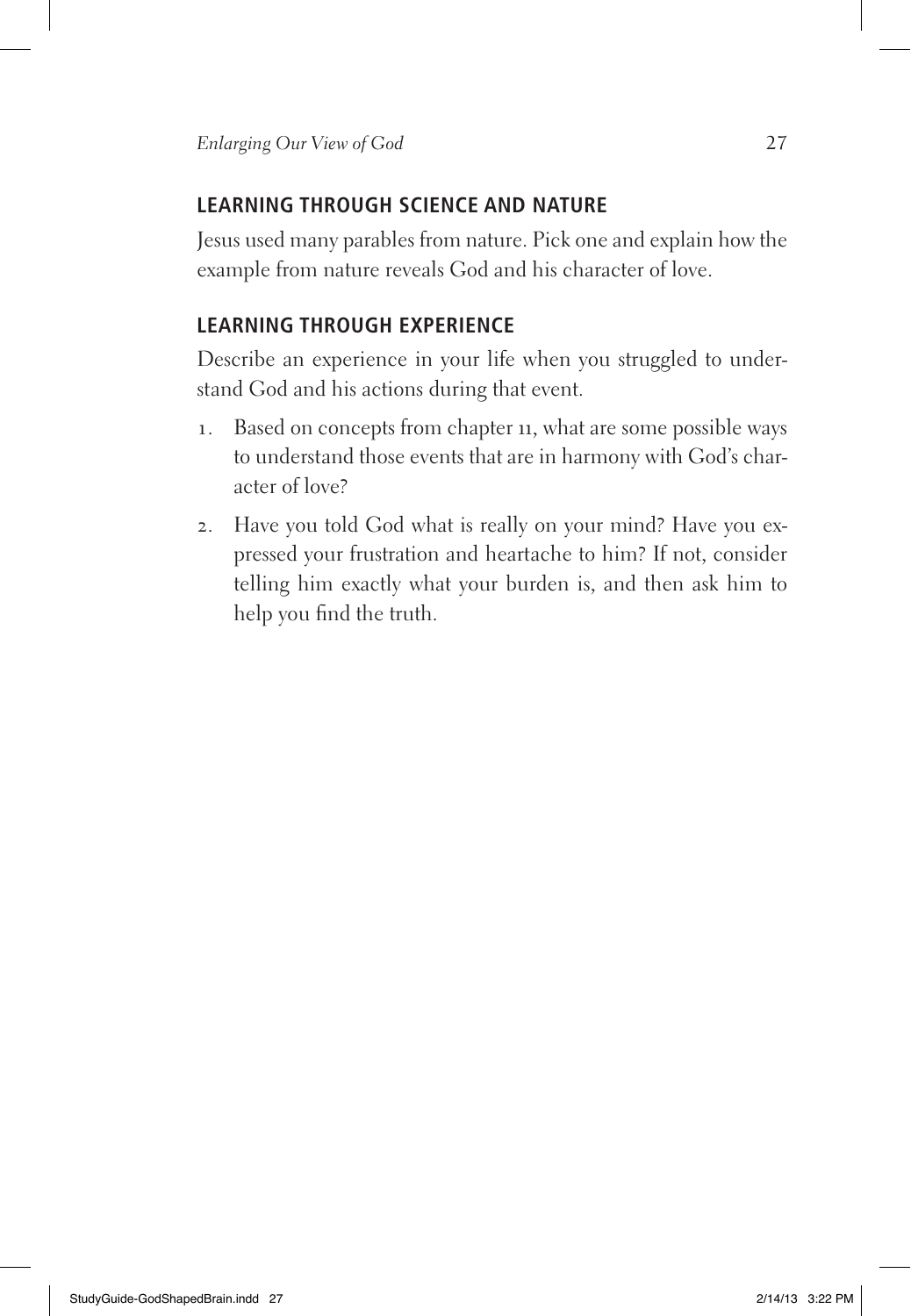### The Judgment of God

### **Learning Through Bible Examples**

- 1. Read Psalm 34:8 and John 17:3. What do you think these texts mean?
- 2. Do they indicate anything regarding the necessity of making judgments of God?
- 3. Does God want us to examine him and the evidence he has provided in order to make a decision, a judgment, on whether we can trust him?
- 4. Read Luke 24:13-32. Did this event occur before or after Jesus' resurrection?
- 5. Did Jesus use might and power to influence their decision?
- 6. What method did Jesus use?
- 7. Why was it necessary for Jesus to utilize the evidence of Scripture and his own life?
- 8. What does this tell us about God and how he relates to us?

### **Learning Through Science and Nature**

- 1. What testable laws can you identify that demonstrate God is trustworthy?
- 2. Consider forensic science. Do people who are innocent of any crime need to fear the full and accurate disclosure of forensic evidence?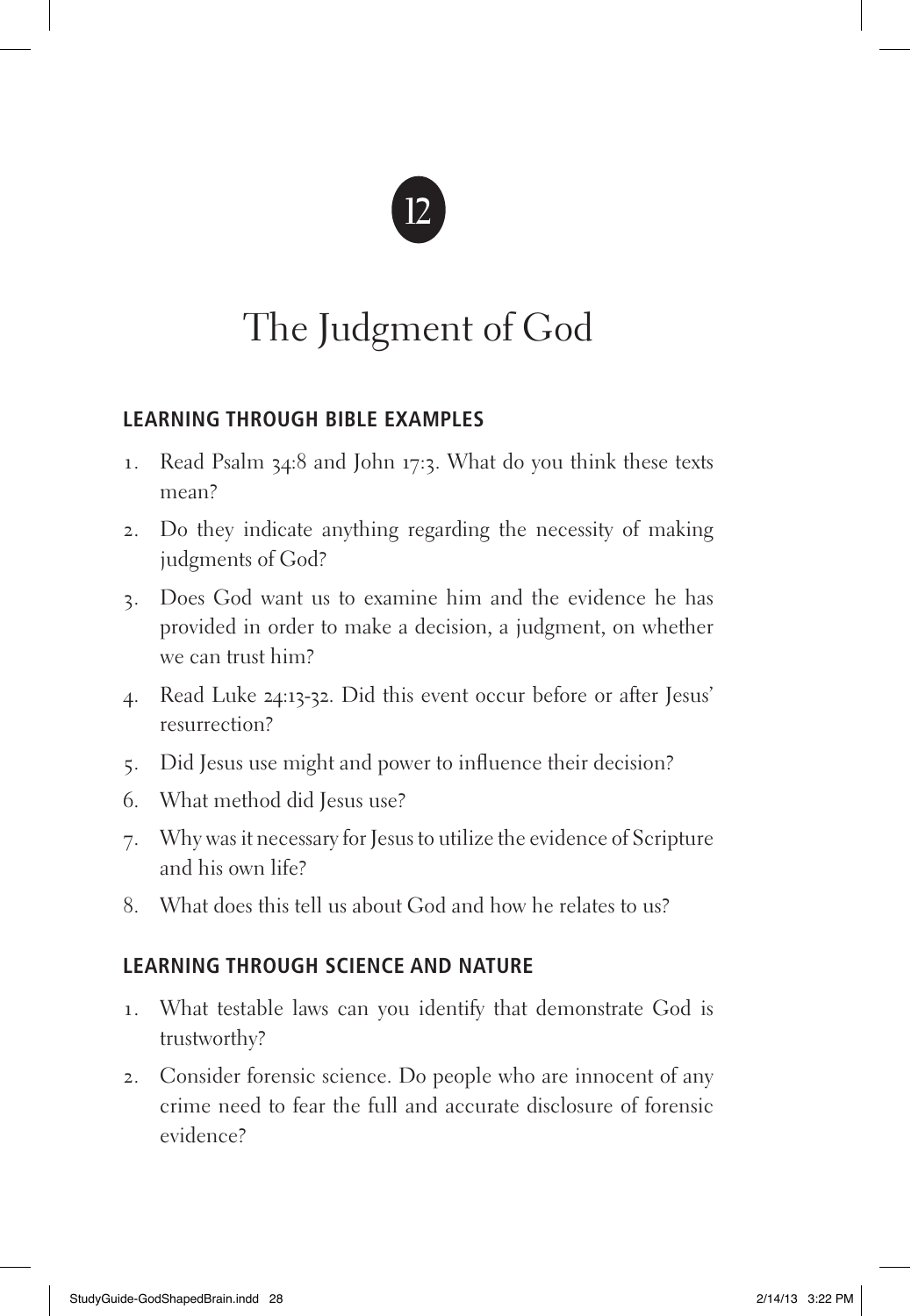3. What evidence can you cite that confirms God is completely trustworthy? (Make a distinction between claims/proclamations, testable evidence and recorded historical events.)

#### **Learning Through Experience**

Think of one or two people in your life who you genuinely, completely trust—with your life if necessary—people you know would rather die than harm you.

- 1. Why do you trust this person or these people?
- 2. What evidence do you have of their trustworthiness? Is your trust based on claims?
- 3. Did you have to work to trust them, or did trust naturally result from your experience with them?
- 4. If these people who you have found to be trustworthy told you something they did that you didn't have evidence for, would you believe them? If so, does that mean your faith in them is without evidence? Or has your faith in them been established on previous evidence?
- 5. Would these people, who are trustworthy, be offended if evidence became available that supported what they had previously told you—and you examined it?
- 6. Would examining the evidence for a genuinely trustworthy person undermine trust or strengthen it?
- 7. What do you believe God wants in regard to your judgment of him—for it to be evidenced based or based on claims?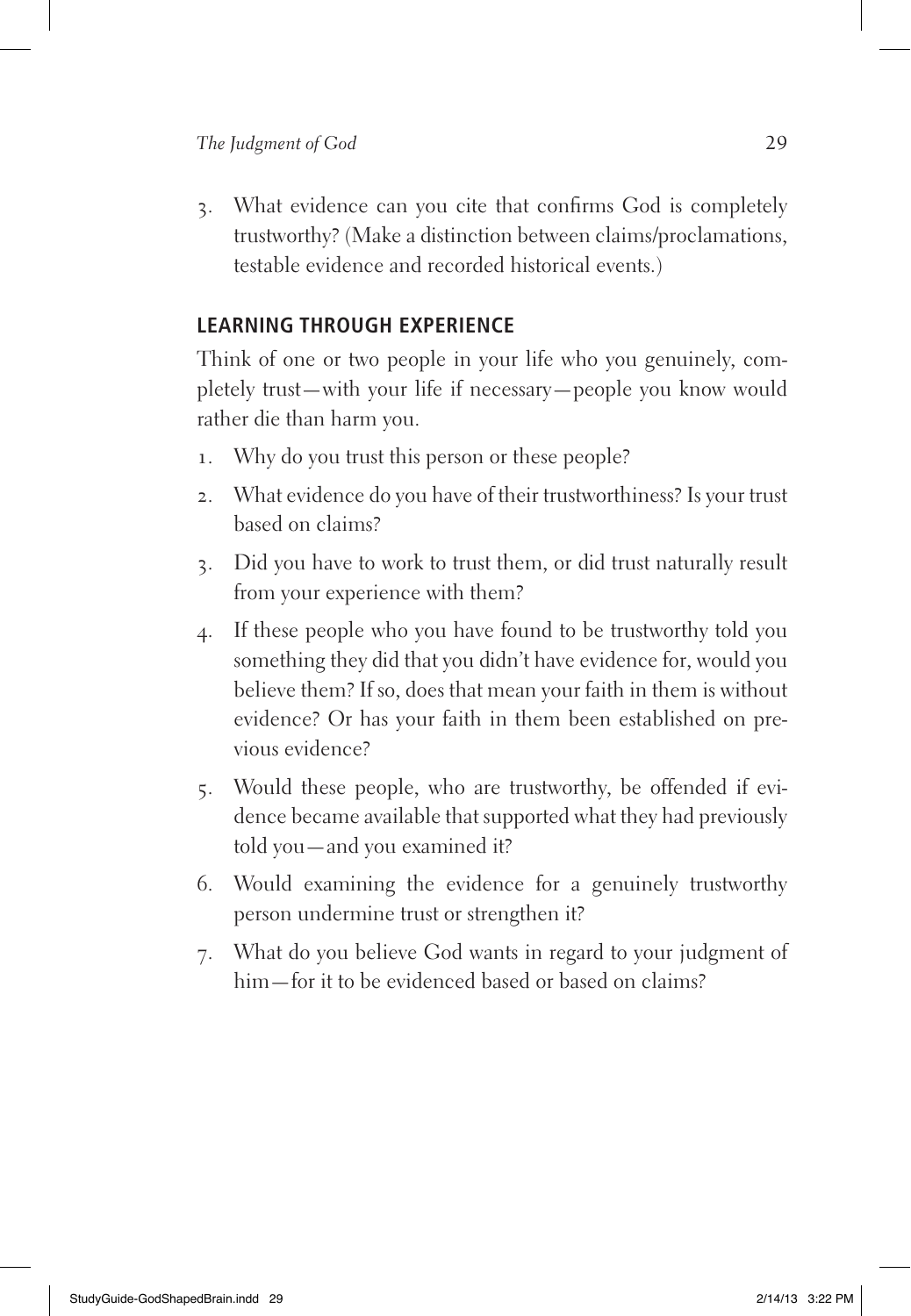### In the Brain of Christ

### **Learning Through Bible Examples**

- 1. Read Matthew 26:36-42. What is being described?
- 2. What emotions did Jesus experience?
- 3. Did these emotions tempt Jesus? to do what?
- 4. According to James 1:13, divinity cannot be tempted, so where did these powerful emotional temptations come from?
- 5. In conjunction with Hebrews 2:14, what does this reveal regarding Jesus' humanity?
- 6. Read John 10:17-18. What is Jesus telling his disciples about his nature?
- 7. What principle is being evidenced in this passage?
- 8. When comparing the emotions Jesus experienced in Gethsemane with the principle expressed in this passage, what two antagonistic principles are revealed?
- 9. What are the implications for what was happening in the decision-making part of Jesus' brain?

### **Learning Through Science and Nature**

1. Examine the laws of health. Can a doctor heal a patient in violation of the laws of health, or do all healing interventions work to restore a person back into harmony with the laws of health?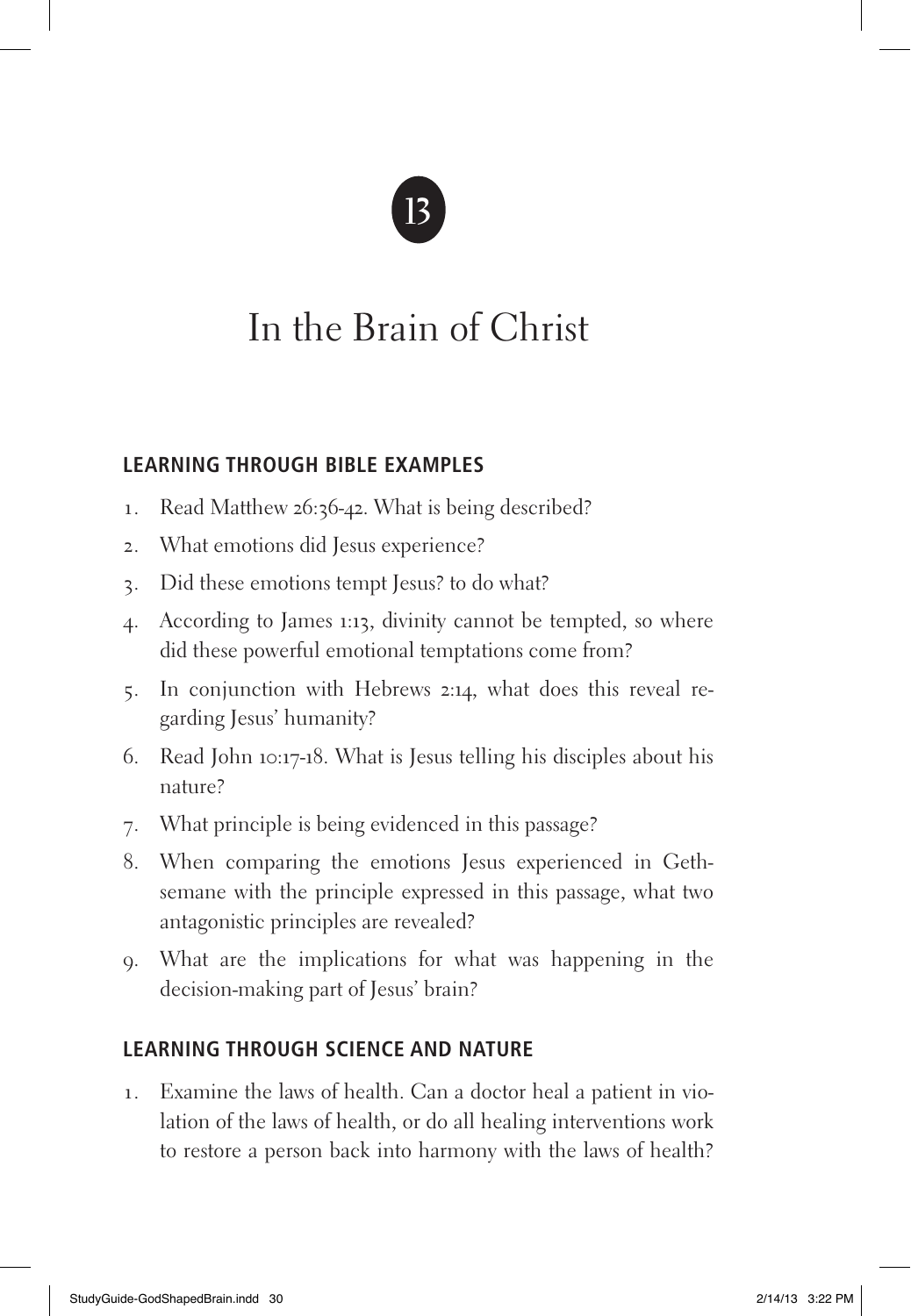Give three examples of medical interventions that restore a person to harmony with the laws of health.

- 2. Could God heal and restore humankind to his original design in violation of his law? Or would man's salvation require being restored to harmony with God's law, his design for life?
- 3. Examine again the law of love as described in chapter 1, then discuss how Christ acted in perfect harmony with God's law. What is this implication for humanity.

- 1. As a parent have you ever had to use "force" in dealing with your child? Did you prefer to act this way? If not, then why did you do it? Does loving discipline, restrain and even inflict pain, if necessary, to save and protect?
- 2. Did your heart rejoice in the moments when you acted in such ways? Or did your heart long for your child to "grow up" so that such interventions would never be necessary again?
- 3. What do you believe is God's attitude toward the exercise of "force" in relationship with us?
- 4. What conclusion do you draw if Jesus is the filter through which you see God?
- 5. Have you surrendered your life to Jesus Christ and asked for the Holy Spirit to enter into your heart?
	- If not, what prevents you from doing so? Is the evidence of God's trustworthiness sufficient to earn your trust? If not, what is needed to win your trust?
	- If yes, what has been your experience since surrendering your heart to him? Have you experienced anything like new motives, peace, increasing insight and wisdom, increasing love for others? If so, where do you think such transformational power comes?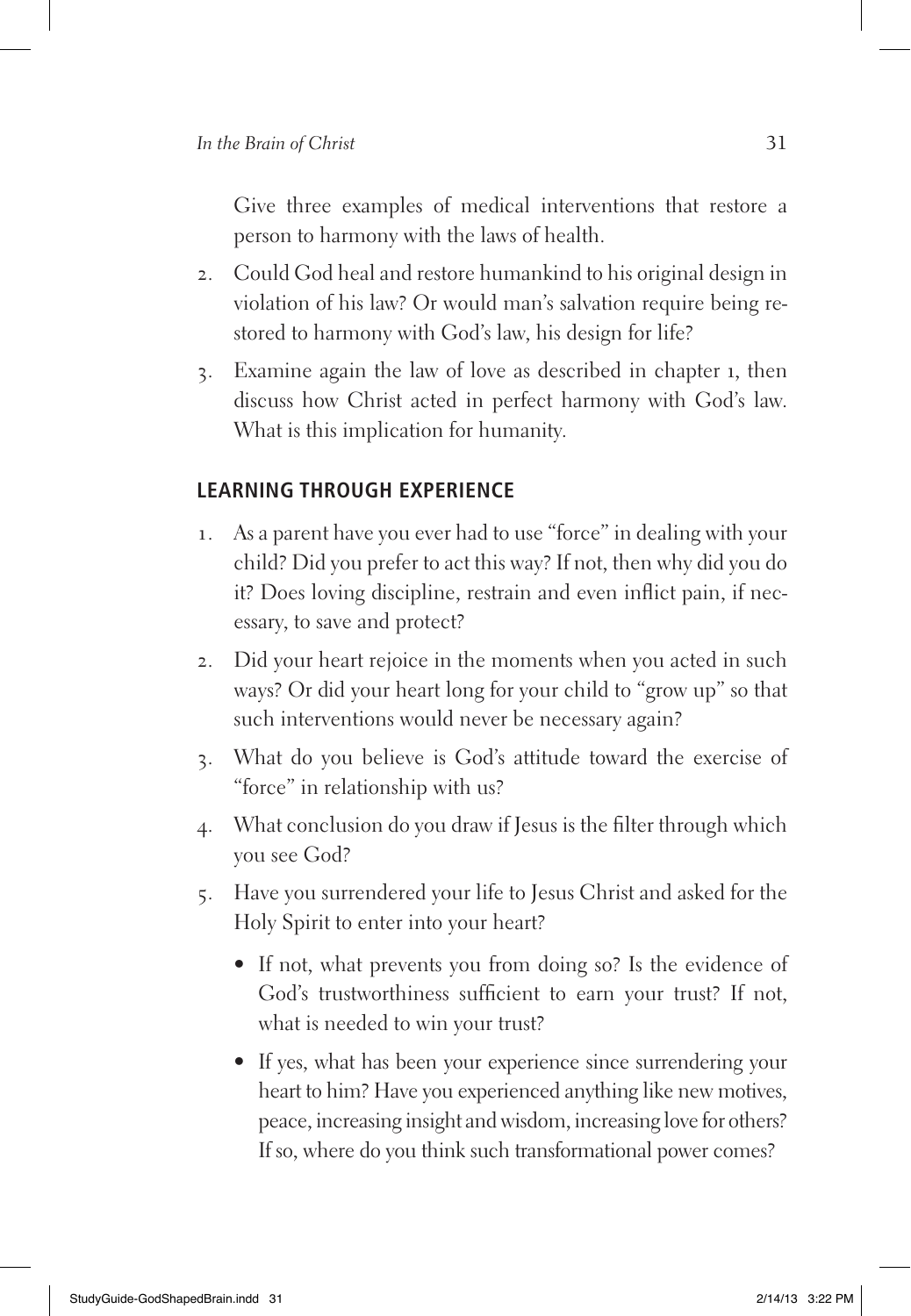### Forgiveness

### **Learning Through Bible Examples**

- 1. Read Genesis 37:23-28 and 45:3-7. Describe the situation, who was offended and who did the offending?
- 2. What was necessary for reconciliation to take place?
- 3. Who forgave? What enabled him to forgive?
- 4. Who repented and how was the repentance demonstrated?
- 5. Would reconciliation have occurred without both repentance from the offenders and forgiveness from the offended?
- 6. Read Genesis 34, and describe the situation. Who was offended and who did the offending?
- 7. What was necessary for reconciliation to take place?
- 8. Who repented and who forgave?
- 9. Who didn't forgive?
- 10. What happened as a consequence of unforgiveness?

### **Learning Through Science and Nature**

Recently I had the privilege of meeting Kent Whitaker. In December 2003, Kent, his wife and their two sons, Bart and Kevin, went out to dinner to celebrate Bart's upcoming graduation from college, where they gave Bart a \$4,000 Rolex as a graduation gift. After dinner, Kevin, the younger brother, drove home and, as they approached the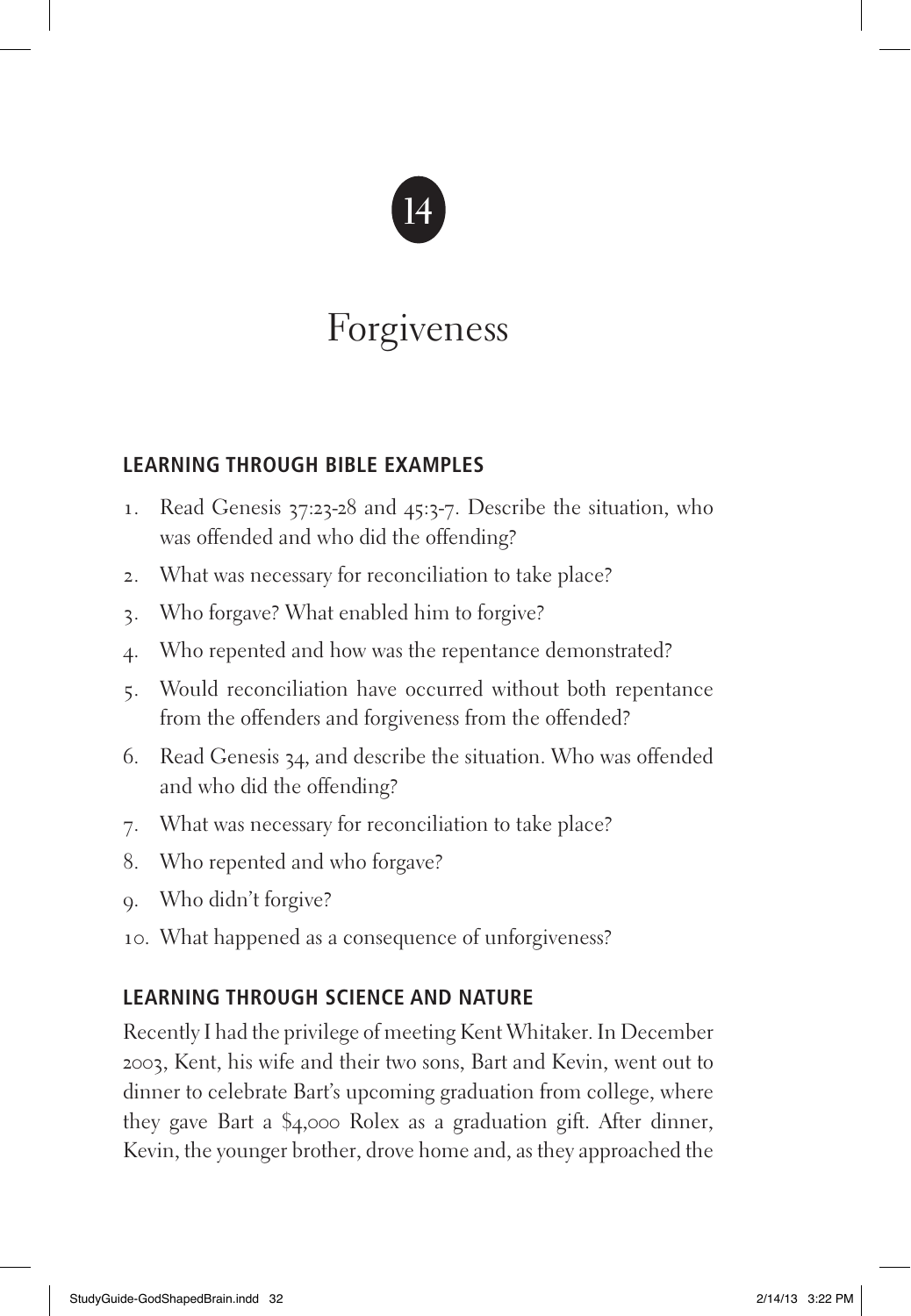house, Bart turned back to the car to get his cell phone. As the rest of the family entered the house, a masked gunman shot and killed Kevin and his mom. As Kent was the third to step into the doorway, he was shot in the chest, but survived. It turned out that Bart had arranged to have his family shot and killed so that he could inherit the family money. Bart was arrested and put on trial for murder, with the prosecutor seeking the death penalty.

Kent publicly forgave his son and asked the prosecutor not to seek the death penalty. But the prosecutor sought the death penalty anyway, and this year Bart was found guilty and sentenced to death. Throughout the trial of his son, Kent was consistently loving toward Bart, visiting him regularly in prison and openly forgiving him for what he did. His son eventually said, "If you can still love me and forgive me for all I have done, then I believe God can also." Bart gave his life to Christ in prison. Kent states that, while he has lost his wife and younger son on this earth and will lose Bart too, he has peace knowing that through all of this Bart will now be with them in heaven. Their family will be together for eternity.

- 1. How does this story reveal the two antagonistic principles of God's love versus "fear and selfishness"?
- 2. How does Kent's forgiveness contradict the worldly principle of "me first"?
- 3. What is the impact of Kent's forgiveness? Did it bring healing or further hostility?
- 4. How might you have responded if you were in Kent's position?
- 5. Would it have been hard to forgive?
- 6. What enabled Kent to forgive his son?
- 7. How is love involved in forgiving others?

Every day the news is filled with Israeli and Palestinian violence a suicide bombing on a metro bus, a retaliatory air strike, followed by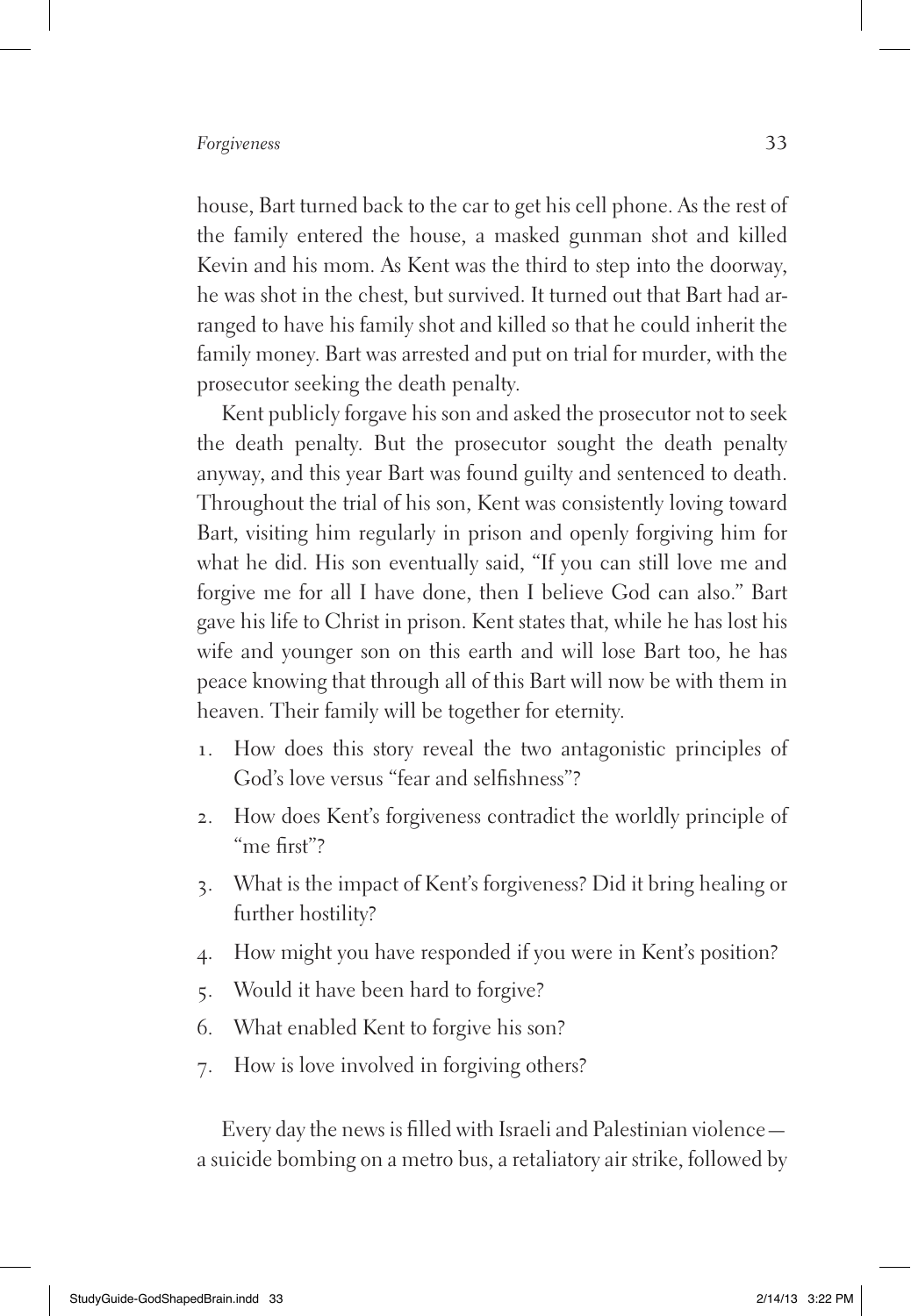another bombing, followed by more military action—and the cycle seems to have no end.

- 8. How could God's principles of forgiveness change this situation?
- 9. What prevents people from experiencing and practicing God's methods of forgiveness?

- 1. Carefully examine yourself and your personal relationships, and list any people who you have offended and for which you have never sought forgiveness. Also list any "sins" you have never repented of (this could include offenses against God).
- 2. Would you like to heal? Make the choice to forgive, and ask God to help you forgive.
	- Do this for every unresolved issue in your heart.
	- Seek God, tell him of your sorrow for any mistakes you may have made, and accept his forgiveness.
	- Forgive yourself.
	- Then seek God's wisdom on how to heal and repair any damage you may have caused. Learn from the experience, and implement godly changes so that you don't continue to repeat the same unhealthy choices over again.
	- Finally, seek to repair any damage you may have caused, always keeping in mind not to actually cause more injury in the process (e.g., if you had an affair years ago with a person who is now deceased, it would not be loving or helpful to go to the deceased person's spouse and "confess and ask forgiveness"—as this would harm the innocent spouse by planting hurt into his or her heart.)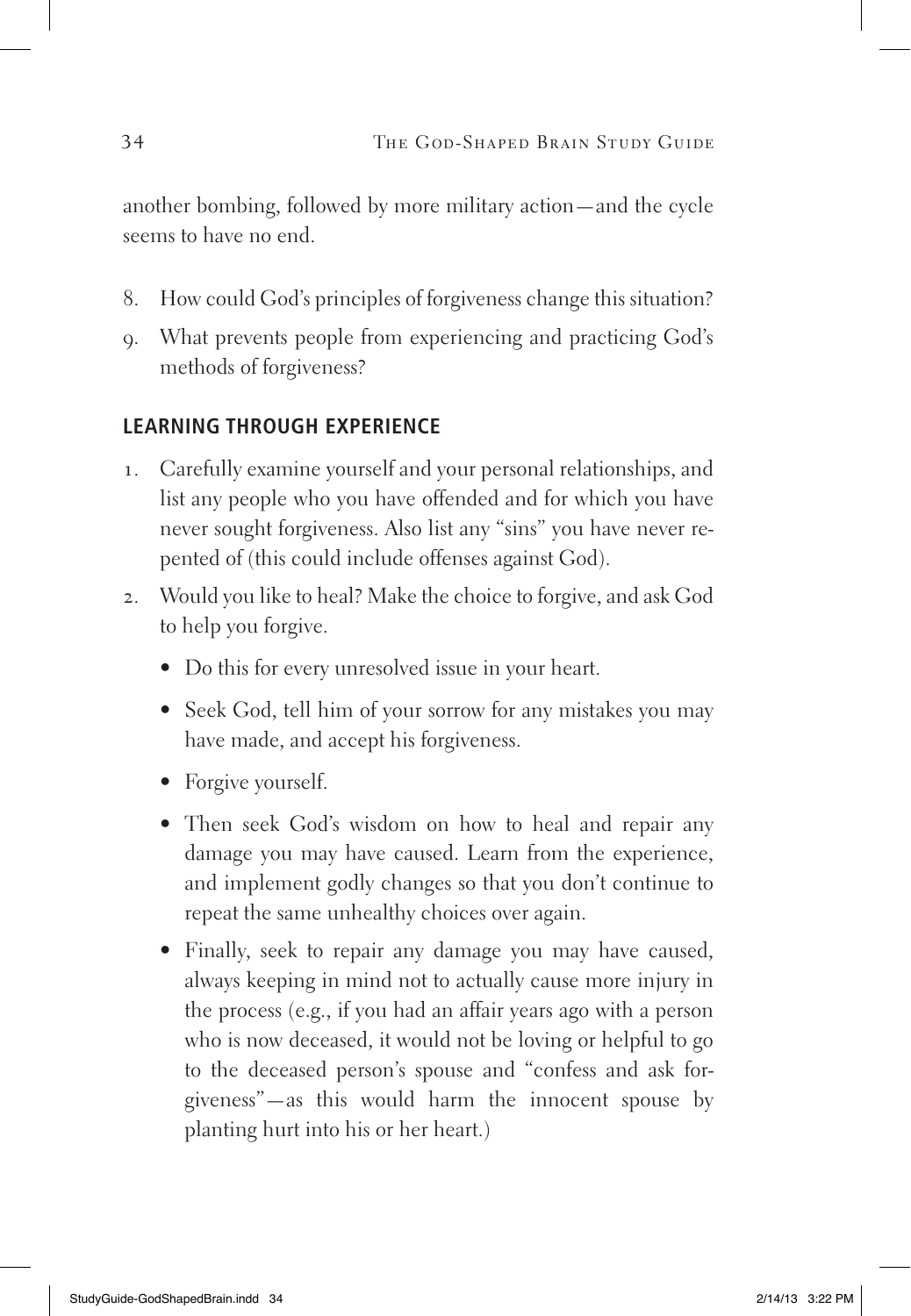### When Good Prevails

#### **Learning Through Bible Examples**

1. Second Corinthians 5:17-20 states:

Anyone who is joined to Christ is a new being; the old is gone, the new has come. All this is done by God, who through Christ changed us from enemies into his friends and gave us the task of making others his friends also. Our message is that God was making all human beings his friends through Christ. God did not keep an account of their sins, and he has given us the message which tells how he makes them his friends.

Here we are, then, speaking for Christ, as though God himself were making his appeal through us. We plead on Christ's behalf: let God change you from enemies into his friends! (GNT)

What does this text describe Christ doing with his enemies?

- 2. Is this different that what humans typically do with their enemies?
- 3. What happens when enemies are turned into friends?
- 4. How does Christ achieve this?
- 5. Read Revelation 12:11. What is this text describing about the character and motives of the people of God?
- 6. Is this description of people before or after the second coming of Christ?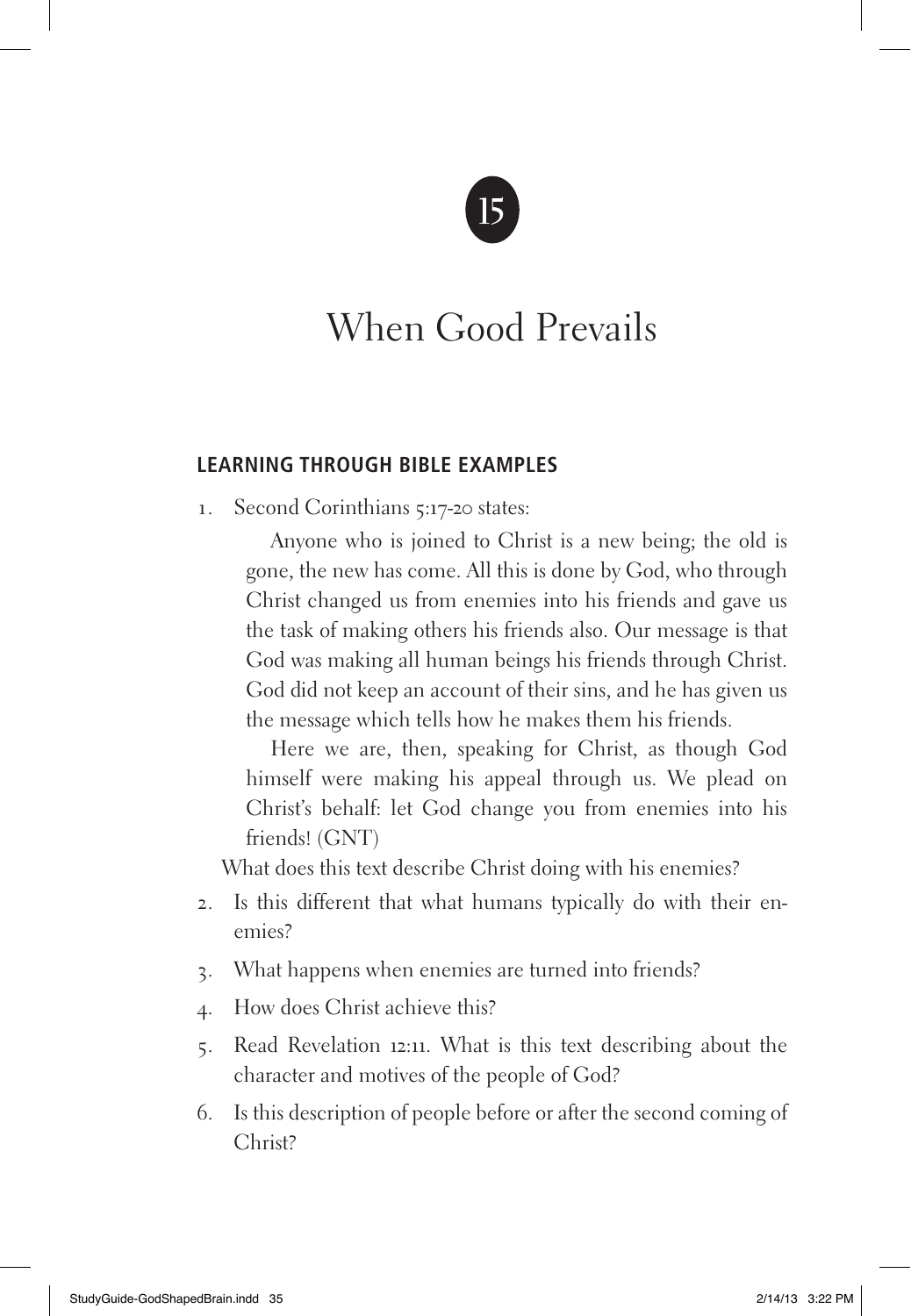7. What enables people to experience such love as described in this verse and shown in this chapter?

### **Learning Through Science and Nature**

Many humanists claim that giving in to hedonistic desires, as long you're not violating the human rights of another, is perfectly healthy.

- 1. What evidence can you cite that hedonistic self-indulgence is harmful?
- 2. From what you have learned in this book about the brain, what part of the brain is responsible for godly love?
- 3. From what part of the brain do selfish drives arise, and which part of the brain is strengthened by hedonistic indulgence?
- 4. What implication would this have regarding our ability to exercise godly love toward others?

- 1. Consider the persons you respect the most and why. Are they the ones who demand their rights, or are they willing to surrender their rights to help others?
- 2. Describe an event in your life when someone sacrificed themselves for your good. What impact did that have on you?
- 3. Describe an event in your life when love empowered you to overcome fear. What lesson is there in your experience?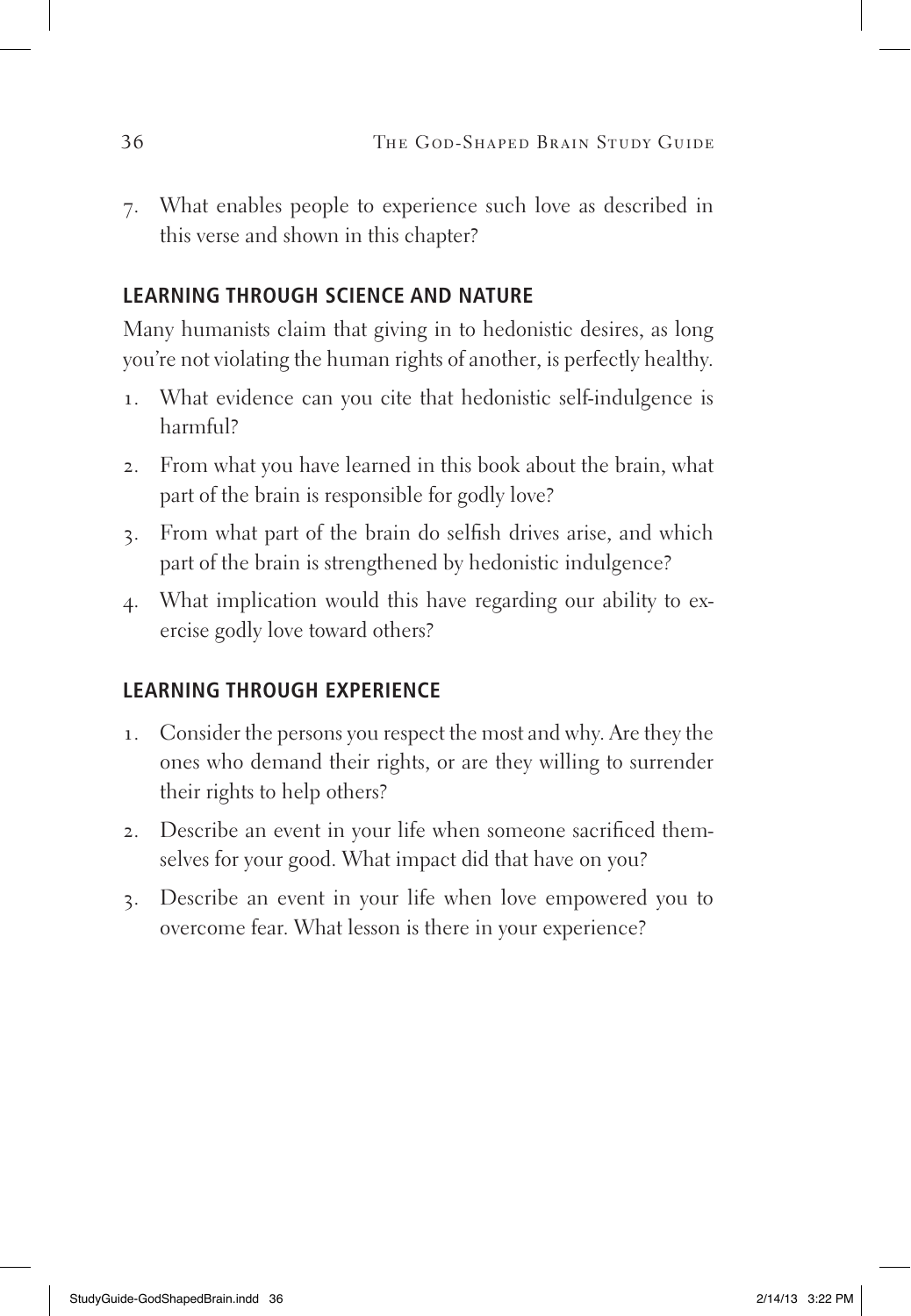### When Love Burns Free

### **Learning Through Bible Examples**

Review the following biblical texts: Isaiah 33:14-15; Exodus 3:2-4; 2 Chronicles 5:14; 7:1; Hebrews 12:29; Exodus 34:29-35; 2 Thessalonians 2:10.

- 1. What do these text teach about the source of "consuming fire"?
- 2. Many good-hearted people have been taught that God says, "I am love and only want you to love me. But if you don't I will be forced to torture and kill you (burn you in hell)." What is the problem with this position?
- 3. What law of God does this position violate?
- 4. If this were true, what kind of being would God be?
- 5. Does such an idea reduce or increase fear of God?
- 6. If this were true, could you trust God?

### **Learning Through Science and Nature**

Review the evidence of God's law of liberty as described in chapter four. Test it in a variety of situations.

- 1. Are you confident of its reality?
- 2. Where does this law originate?
- 3. Can love exist without freedom?
- 4. What impact does it make on our understanding of God's at-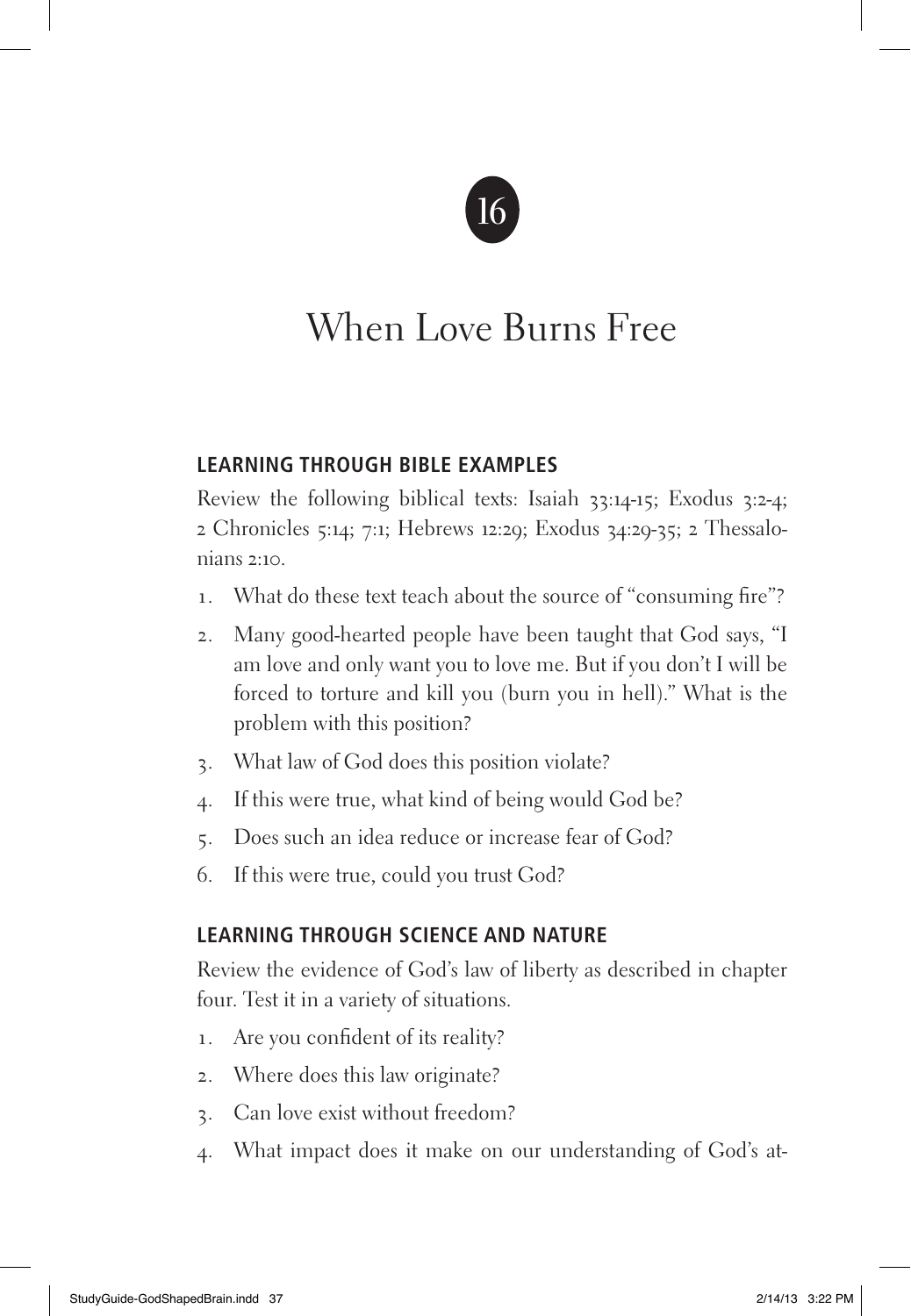titude toward the wicked in the end?

- 5. Reexamine the difference between natural law and imposed law, as described in chapter 13. Which type of law is God's government built on?
- 6. Contrast the differences between violations of natural law and imposed law? Which view more accurately represents God?

### **Learning Through Experience**

- 1. If your spouse said, "love me or I will beat you to death," how would you respond?
- 2. When you are threatened, do you experience greater love and trust? Or do love and trust get damaged?
- 3. Who wants to damage your love and trust in God?

Recently the president of Iran stated that the twelfth imam (the Islamic Savior) would soon appear, and when he comes, he will use his great power to kill all the infidels (Jews, Christians and anyone else who doesn't follow the way of Islam). Let's change this statement to read, "Jesus is soon to come and will use his great power to kill all who don't believe in him," and then answer the following questions:

- 4. Is there any significant difference between the two statements?
- 5. Do the "gods" represented in the two statements differ in any significant way?
- 6. If you believe Jesus will use great power to inflict pain, suffering and death on people, what reaction does that engender?
- 7. List the new truths about God you have learned while reading this book.
- 8. Describe how these truths have impacted your relationship with God, and if you appreciate God, tell him how much and why.

Then tell three people about the truths you have learned, and how it has impacted your relationship with God.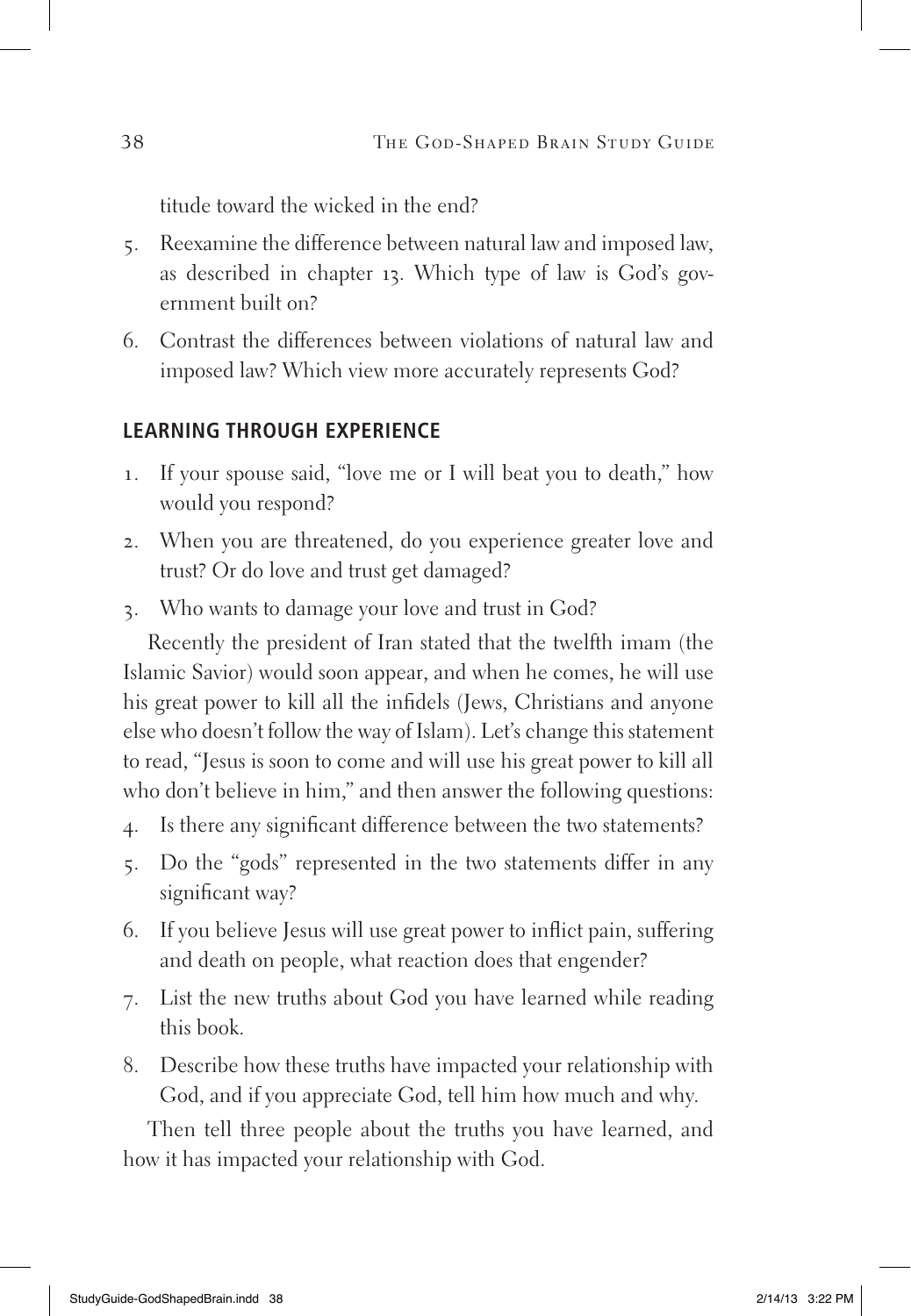### Buddha, Jesus and Preparing Your Brain for Eternity

### **Learning Through Bible Examples**

- 1. Read Psalms 23, and consider this psalm as a description of the experience of salvation, being led by our Shepherd through a valley where we "die to self" for his righteousness's sake, in order to restore our souls. Then describe the meaning of each verse in this transformational experience.
- 2. What does it mean that, at the end of this journey, we dwell in the house of the Lord forever?

The Bible records the life of Jesus. It records his miracles, including his control over winds and storms, him walking on water, turning water to wine, healing the sick, raising the dead. Christ himself stated that the Father had put all things under his power, and then Jesus got up and washed his disciples' feet (Jn 13:3-5). At the cross, Christ had the power to come down and slay his abusers, but instead, he chose to not use his power to save himself nor to hurt those bent on killing him.

- 3. What does this evidence say to you about the kind of person Jesus is?
- 4. When you see someone being abused and choosing to restrain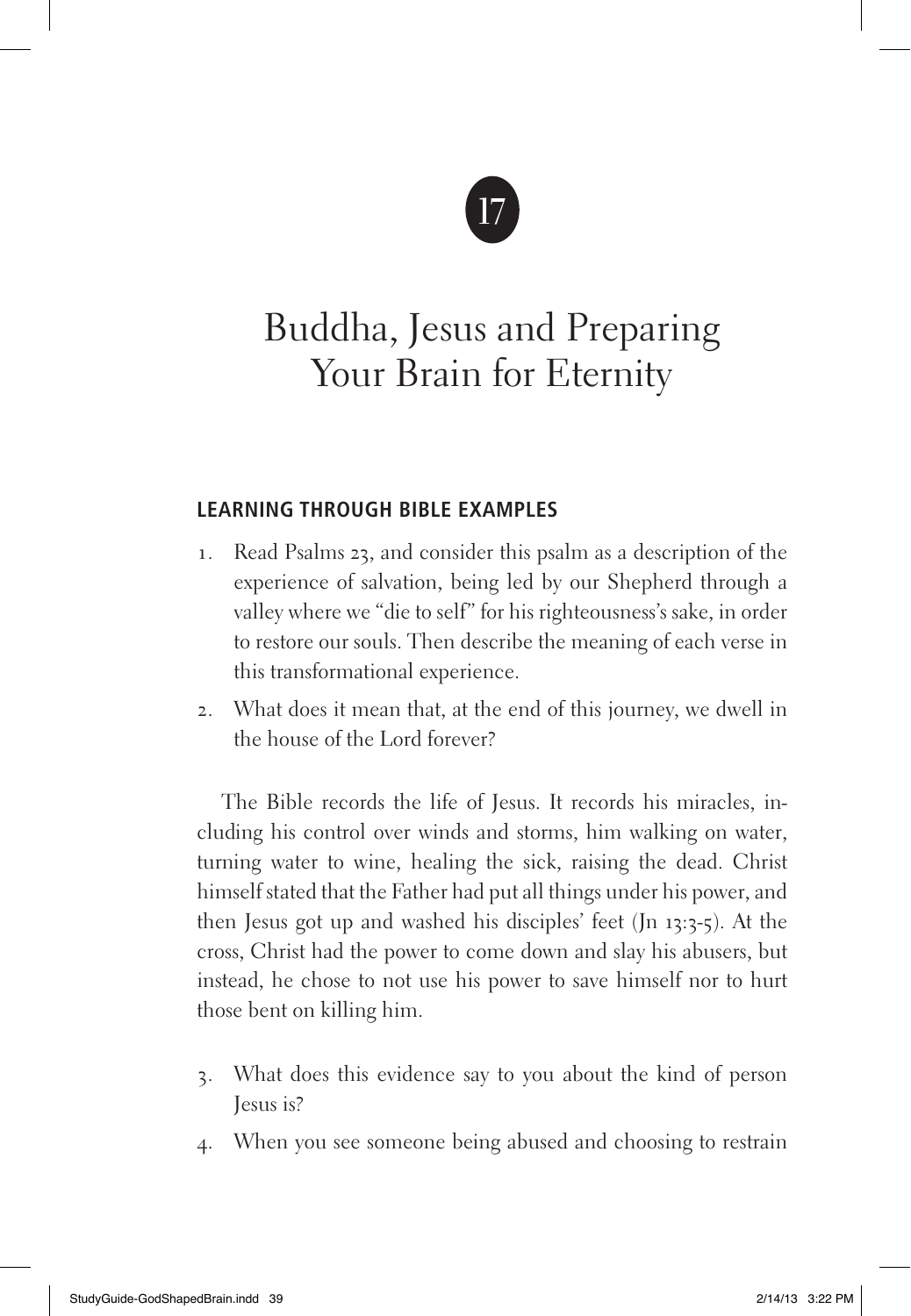themselves, not striking out against the abuser when they clearly could, does that increase your faith in how they would treat you?

- 5. Jesus said that, if we have seen him, we have seen his Father they are one. When you think of the Father, do you take the evidence Christ has revealed about his character and see God in that very light?
- 6. Can you trust a God like this?

### **Learning Through Science and Nature**

Review the evidence of Jesus' accomplishments in Scripture, highlighted in chapter 13, and then discuss the differences between what Jesus accomplished and what Buddha did.

### **Learning Through Experience**

- 1. Examine your beliefs about God. Have you struggled with contradictory beliefs that have created a "dualistic" belief about God and the universe?
- 2. What belief can you now change as a result of seeing that God is  $low<sub>e</sub>$ ?
- 3. After completing this book, consider why you do what you do in governance of yourself. Why do you avoid lying? adultery? stealing? Is it because God has a rule and if you break it he will punish you, and you don't want to get punished?

Are you afraid there are recording angels keeping records of all your sins, and one day you will have to face a judgment and get your just penalty? Or is it because you have come to understand God, his law, methods and principles, and have been won to trust? Has trust opened your heart to him and allowed you to experience transformation?

Have you come to understand the law of love is the law of life, and